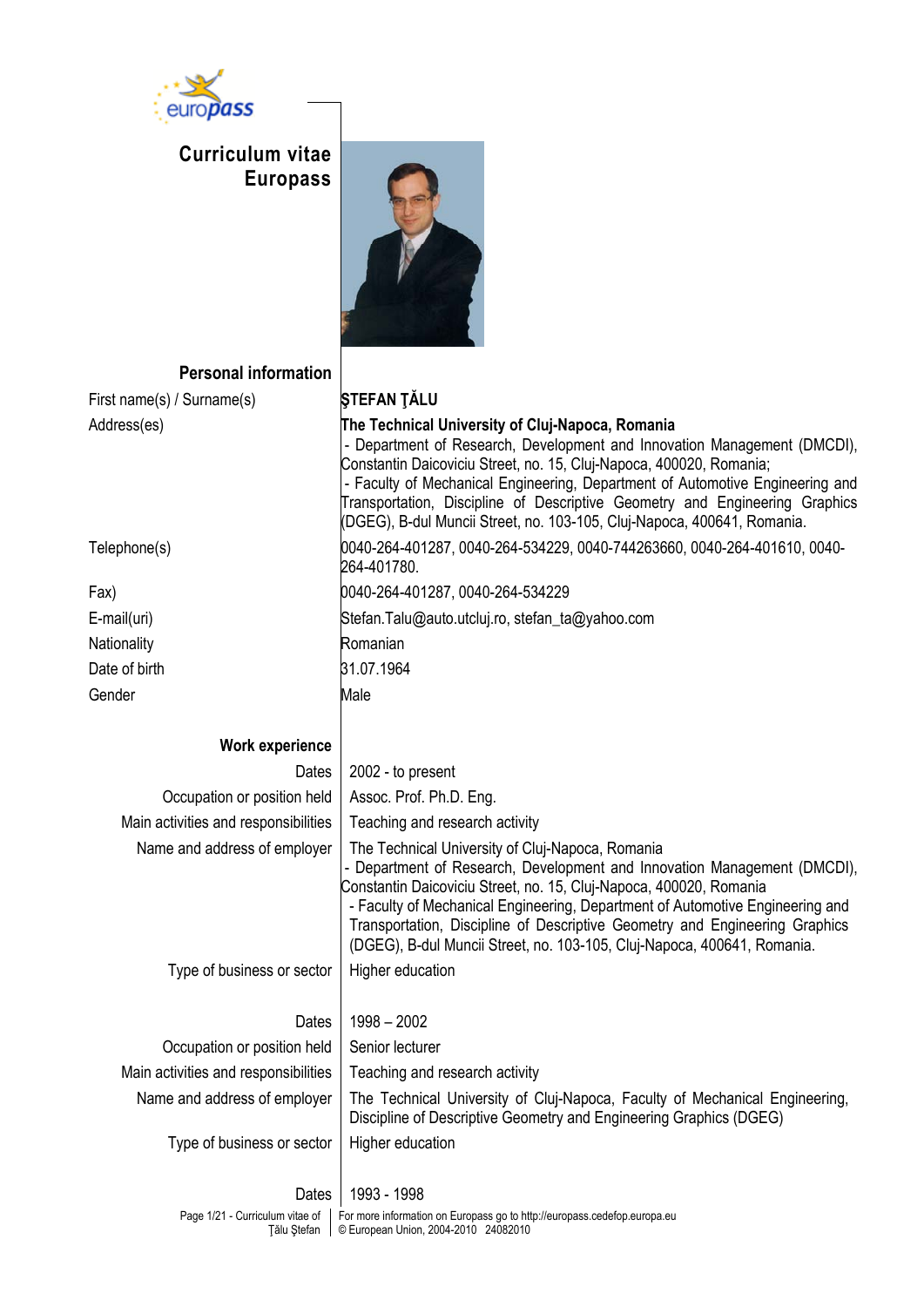| Occupation or position held                                       | Assistant                                                                                                                                                                                                                                                                                                                                                                           |  |  |  |  |
|-------------------------------------------------------------------|-------------------------------------------------------------------------------------------------------------------------------------------------------------------------------------------------------------------------------------------------------------------------------------------------------------------------------------------------------------------------------------|--|--|--|--|
| Main activities and responsibilities                              | Teaching and research activity                                                                                                                                                                                                                                                                                                                                                      |  |  |  |  |
| Name and address of employer                                      | The Technical University of Cluj-Napoca, Faculty of Mechanical Engineering,<br>Discipline of Descriptive Geometry and Engineering Graphics (DGEG)                                                                                                                                                                                                                                   |  |  |  |  |
| Type of business or sector                                        | Higher education                                                                                                                                                                                                                                                                                                                                                                    |  |  |  |  |
| Dates                                                             | 1991 - 1993                                                                                                                                                                                                                                                                                                                                                                         |  |  |  |  |
| Occupation or position held                                       | Laboratory assistant                                                                                                                                                                                                                                                                                                                                                                |  |  |  |  |
| Main activities and responsibilities                              | Teaching and research activity                                                                                                                                                                                                                                                                                                                                                      |  |  |  |  |
| Name and address of employer                                      | The Technical University of Cluj-Napoca, Faculty of Mechanical Engineering,<br>Discipline of Descriptive Geometry and Engineering Graphics (DGEG)                                                                                                                                                                                                                                   |  |  |  |  |
| Type of business or sector                                        | Higher education                                                                                                                                                                                                                                                                                                                                                                    |  |  |  |  |
| Dates                                                             | 1988 - 1991                                                                                                                                                                                                                                                                                                                                                                         |  |  |  |  |
| Occupation or position held                                       | Engineer                                                                                                                                                                                                                                                                                                                                                                            |  |  |  |  |
| Main activities and responsibilities                              | Research activity                                                                                                                                                                                                                                                                                                                                                                   |  |  |  |  |
| Name and address of employer                                      | Knitwear firm "Romanita" Caracal, Vornicu Street, no. 2, Caracal, Olt County.                                                                                                                                                                                                                                                                                                       |  |  |  |  |
| Type of business or sector                                        | Research                                                                                                                                                                                                                                                                                                                                                                            |  |  |  |  |
|                                                                   |                                                                                                                                                                                                                                                                                                                                                                                     |  |  |  |  |
| <b>Education and training</b>                                     |                                                                                                                                                                                                                                                                                                                                                                                     |  |  |  |  |
| Dates                                                             | 22.01.1998                                                                                                                                                                                                                                                                                                                                                                          |  |  |  |  |
| Title of qualification awarded                                    | Ph.D. thesis title: Researches concerning the cold rolling process of external<br>cylindrical threads.<br>The Technical University of Cluj - Napoca, Faculty of Machine Building.<br>The degree: Ph.D. Field: Technique. Specialization: Technology of Machine<br>Building.                                                                                                         |  |  |  |  |
| Dates                                                             | 1983 - 1988                                                                                                                                                                                                                                                                                                                                                                         |  |  |  |  |
|                                                                   | Title of qualification awarded   mechanical engineer, specialization: Technology of Machine Building (T.C.M.);<br>- 1988, Session in June, University of Craiova, Faculty of Mechanical Engineering:<br>- Promotion Chief (graduated with general mark 9.92);<br>- Diploma as mechanical engineer, specialization in T.C.M., graduated with<br>general mark 10 at the Diploma exam. |  |  |  |  |
| Name and type of organisation<br>providing education and training | The University of Craiova, Faculty of Mechanics, specialization: Technology of<br>Machine Building (T.C.M.).                                                                                                                                                                                                                                                                        |  |  |  |  |
| Dates                                                             | 1978 - 1982                                                                                                                                                                                                                                                                                                                                                                         |  |  |  |  |
| education and training                                            | Name and type of organisation providing The Industrial Secondary School, No. 1, Caracal, Olt County.                                                                                                                                                                                                                                                                                |  |  |  |  |
| Dates                                                             | 1974 - 1978                                                                                                                                                                                                                                                                                                                                                                         |  |  |  |  |
| education and training                                            | Name and type of organisation providing The Elementary School, no. 2, Caracal, Olt County.                                                                                                                                                                                                                                                                                          |  |  |  |  |
| Dates                                                             | 1970 - 1974                                                                                                                                                                                                                                                                                                                                                                         |  |  |  |  |
| education and training                                            | Name and type of organisation providing The Elementary School, no. 4, Caracal, Olt County.                                                                                                                                                                                                                                                                                          |  |  |  |  |
|                                                                   |                                                                                                                                                                                                                                                                                                                                                                                     |  |  |  |  |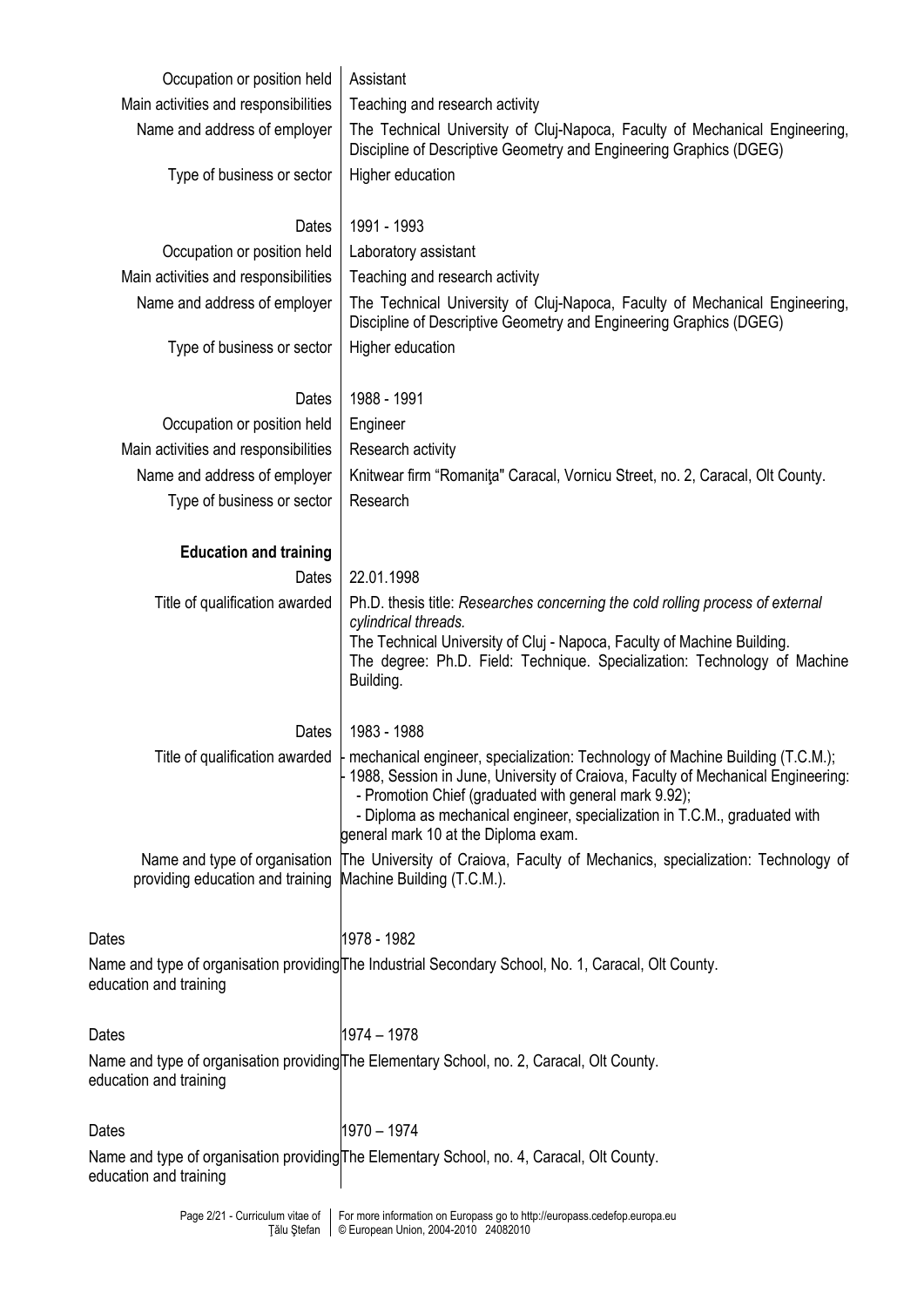## **Personal skills and competences**

Mother tongue(s) **Romanian** 

|                                                                                                                                                                                                                                                                                                                                                                                                                                                                                                                                                                                                                                                                                                                                                                                                                                                                                                                                                                                                                                                                                                                                                                                                                                                                                                                                                                                          | Other language(s)                        | English, French                                                                                                                                                                                                                                                                                                                                                                                                                                 |                     |  |                       |  |                      |                     |  |
|------------------------------------------------------------------------------------------------------------------------------------------------------------------------------------------------------------------------------------------------------------------------------------------------------------------------------------------------------------------------------------------------------------------------------------------------------------------------------------------------------------------------------------------------------------------------------------------------------------------------------------------------------------------------------------------------------------------------------------------------------------------------------------------------------------------------------------------------------------------------------------------------------------------------------------------------------------------------------------------------------------------------------------------------------------------------------------------------------------------------------------------------------------------------------------------------------------------------------------------------------------------------------------------------------------------------------------------------------------------------------------------|------------------------------------------|-------------------------------------------------------------------------------------------------------------------------------------------------------------------------------------------------------------------------------------------------------------------------------------------------------------------------------------------------------------------------------------------------------------------------------------------------|---------------------|--|-----------------------|--|----------------------|---------------------|--|
|                                                                                                                                                                                                                                                                                                                                                                                                                                                                                                                                                                                                                                                                                                                                                                                                                                                                                                                                                                                                                                                                                                                                                                                                                                                                                                                                                                                          | Self-assessment                          | <b>Understanding</b><br><b>Speaking</b>                                                                                                                                                                                                                                                                                                                                                                                                         |                     |  | <b>Writing</b>        |  |                      |                     |  |
|                                                                                                                                                                                                                                                                                                                                                                                                                                                                                                                                                                                                                                                                                                                                                                                                                                                                                                                                                                                                                                                                                                                                                                                                                                                                                                                                                                                          | European level (*)                       | Listening                                                                                                                                                                                                                                                                                                                                                                                                                                       | Reading             |  | Spoken<br>interaction |  | Spoken<br>production |                     |  |
|                                                                                                                                                                                                                                                                                                                                                                                                                                                                                                                                                                                                                                                                                                                                                                                                                                                                                                                                                                                                                                                                                                                                                                                                                                                                                                                                                                                          | <b>English Language</b>                  | Experienced<br>user                                                                                                                                                                                                                                                                                                                                                                                                                             | Independent<br>user |  | Independent<br>user   |  | Independent<br>user  | Independent<br>user |  |
|                                                                                                                                                                                                                                                                                                                                                                                                                                                                                                                                                                                                                                                                                                                                                                                                                                                                                                                                                                                                                                                                                                                                                                                                                                                                                                                                                                                          | <b>French Language</b>                   | Experienced<br>user                                                                                                                                                                                                                                                                                                                                                                                                                             | Independent<br>user |  | Independent<br>user   |  | Independent<br>user  | Independent<br>user |  |
|                                                                                                                                                                                                                                                                                                                                                                                                                                                                                                                                                                                                                                                                                                                                                                                                                                                                                                                                                                                                                                                                                                                                                                                                                                                                                                                                                                                          | Social skills and competences            | Team spirit; excellent ability to adapt to different projects and situations;<br>communication and reliability.                                                                                                                                                                                                                                                                                                                                 |                     |  |                       |  |                      |                     |  |
|                                                                                                                                                                                                                                                                                                                                                                                                                                                                                                                                                                                                                                                                                                                                                                                                                                                                                                                                                                                                                                                                                                                                                                                                                                                                                                                                                                                          | Organisational skills and<br>competences | Team spirit; autonomy in work; exceptional capacity for analysis and synthesis,<br>Dynamism; Creativity; Initiative. Negotiation skills: positive and active attitude.                                                                                                                                                                                                                                                                          |                     |  |                       |  |                      |                     |  |
| Technical skills and competences<br>Mechanical Engineering, Computer-aided engineering and Designing industrial<br>processes. Putting into service prototypes.<br>Research activity in: Mechanical engineering; Mechanical and tribological<br>structures; Topographical<br>characterizations<br>of<br>macro-micro-nano<br>morphological characterizations of three-dimensional surfaces; Computer-aided<br>engineering and Designing industrial processes; Experimental techniques for<br>micro/nano mechanical and micro/nano tribological characterizations; The<br>development of new mathematical tools in the investigation of 3-D surface<br>quality; Research in design and testing of mechanical components for different<br>operating conditions; Theoretic and applied research in advanced materials<br>science in engineering; Optimization methods and algorithms in engineering;<br>Modelling and numerical simulations in engineering; Fractal and Multifractal<br>Geometry applied in Technique.<br>Expert in the following fields: Descriptive Geometry and Technical Drawing;<br>Computer Aided Design; AutoLISP programming language; The plastic deformation<br>by cold rolling of threads; Technology of Machine Building; Fractal and Multifractal<br>Geometry applied in Technique; Medical Imaging and Biostatistics; The universal<br>history of architecture. |                                          |                                                                                                                                                                                                                                                                                                                                                                                                                                                 |                     |  | and                   |  |                      |                     |  |
| Computer skills and competences                                                                                                                                                                                                                                                                                                                                                                                                                                                                                                                                                                                                                                                                                                                                                                                                                                                                                                                                                                                                                                                                                                                                                                                                                                                                                                                                                          |                                          | MS Windows & MS Office, AutoCAD, AutoLISP, Ulead PhotoImpact, Image J,<br>CorelDraw, GraphPad InStat, QuarkXPress Passport, Multimedia &<br>Accessories Software, Internet.                                                                                                                                                                                                                                                                     |                     |  |                       |  |                      |                     |  |
|                                                                                                                                                                                                                                                                                                                                                                                                                                                                                                                                                                                                                                                                                                                                                                                                                                                                                                                                                                                                                                                                                                                                                                                                                                                                                                                                                                                          | Driving licence                          | Category B                                                                                                                                                                                                                                                                                                                                                                                                                                      |                     |  |                       |  |                      |                     |  |
| <b>Additional</b><br>information                                                                                                                                                                                                                                                                                                                                                                                                                                                                                                                                                                                                                                                                                                                                                                                                                                                                                                                                                                                                                                                                                                                                                                                                                                                                                                                                                         | - SCIENTIFIC REPRESENTATIVE ACTIVITIES:  |                                                                                                                                                                                                                                                                                                                                                                                                                                                 |                     |  |                       |  |                      |                     |  |
|                                                                                                                                                                                                                                                                                                                                                                                                                                                                                                                                                                                                                                                                                                                                                                                                                                                                                                                                                                                                                                                                                                                                                                                                                                                                                                                                                                                          |                                          | - General chair of International scientific events in abroad:<br>1) The 2017 International Conference on Computer, Electronics and Communication Engineering<br>(CECE 2017), Sanya, China, June 25-26, 2017. http://www.cece2017.org/com.htm.<br>2) The 2017 4th International Conference on Advanced Education Technology and Management<br>Science (AETMS 2017), Shenzhen, China, September 17-18, 2017.<br>http://www.aetms2017.org/com.html |                     |  |                       |  |                      |                     |  |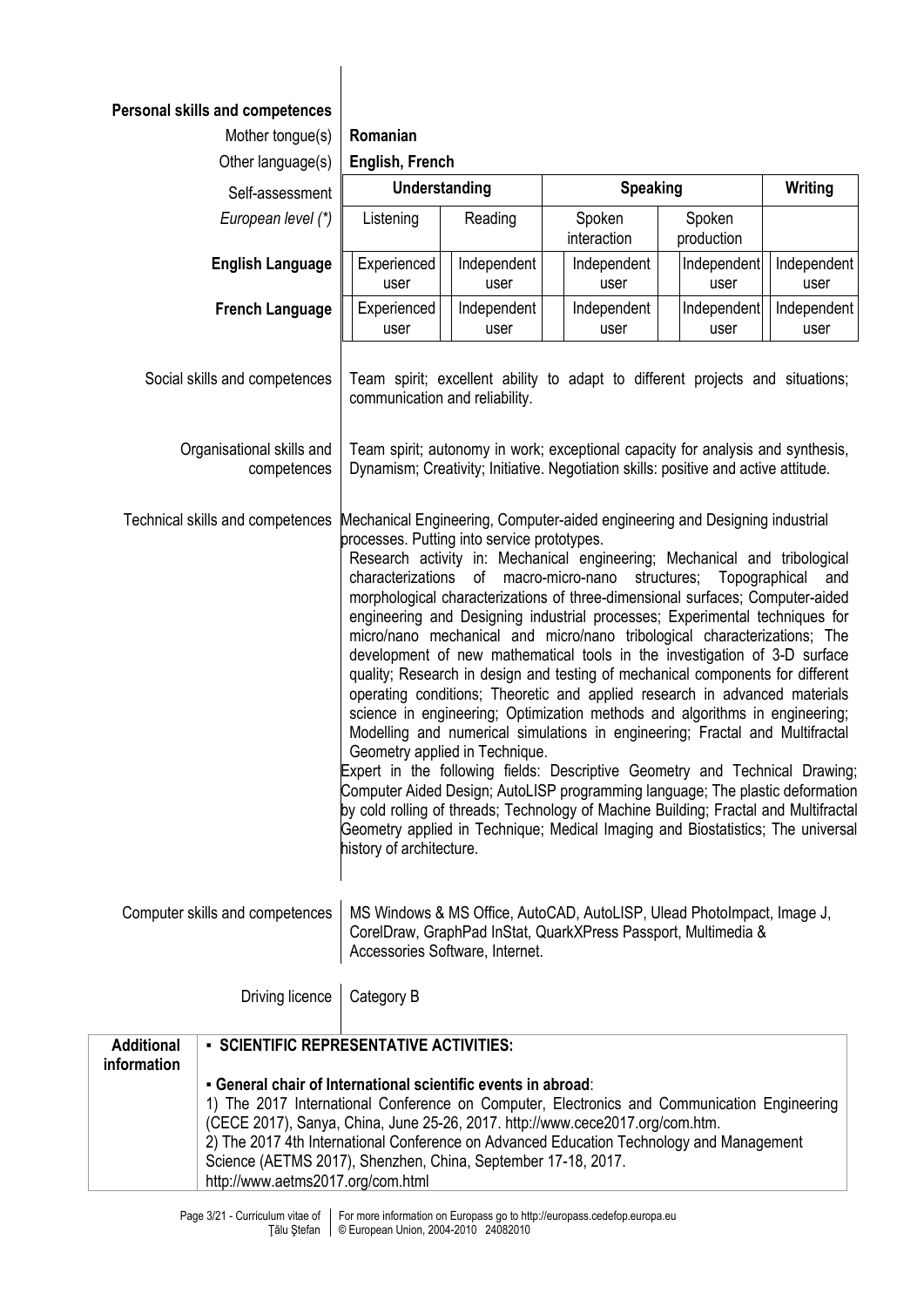3) 2017 2nd International Conference on Applied Mechanics and Mechatronics Engineering (AMME 2017, Shanghai, China, November 26-27, 2017. http://www.amme2017.org/com.html

### ▪ **Honor-chair of International scientific events in abroad**:

1) The 2nd International Conference on Mechanical Control and Automation (ICMCA 2017), Guilin, China, May 26th-28th, 2017. http://www.icmca2017.org/?op=committee

## ▪ **Editor of International scientific events in abroad**:

1) The 2017 2nd International Conference on Biological Sciences and Technology (BST 2017), Zhuhai, China, November 17<sup>th</sup>-19<sup>th</sup>, 2017. http://www.bst2017.org/?op=committee

## ▪ **Member of the Technical Program Committee of International scientific events in**:

1) International Conference on Intelligent Manufacturing and Computational Technology (IMCT 2014), Changsha, China, April 18-20, 2014. http://www.c-imct.org/Organizing.aspx

2) The 3rd International Conference on Energy and Power Engineering (ICEPE 2015), Nanjing, China, October 17-18, 2015. http://www.as-se.org/conf/icepe2015

3) The First International Conference on Applied Science and Technology (ICAST 2015), Sanya, China, December 19-21, 2015. http://www.icastconf.org/Committees.aspx

4) The 2nd International Conference on Mechanical Integration and Control Technology (MICT 2015), Shenzhen, China, December 22-24, 2015. http://www.as-se.org/conf/mict-2015/Organizing.aspx

5) The International Conference on Applied Mathematics and Data Science (ICAMDS 2016), Hangzhou, China, April 26-27, 2016. http://www.icamds.com/2016/programcommittee2

6) 2016 International Conference on Applied Social Science and Information Technology (ASSIT 2016), Bangkok, Thailand, July 24-25, 2016. http://www.assit2016.org/com.htm

7) 2016 International Conference on Environment, Civil and Transportation Engineering (ECTE 2016), Phuket, Thailand, August 28-29, 2016. http://www.ecte2016.org/com.htm

8) The 4th International Conference on Automation and Control Engineering (CACE 2016), Yichang, China, September 17-18, 2016. http://www.as-se.org/conf/cace2016/TPC.html

9) International Conference on Artificial Intelligence: Techniques and Applications (AITA 2016), Shanghai, China, September 25-26, 2016. http://www.aita2016.org/com.html

10) 2016 International Conference on Management, Economics and Sustainable Development (MESD 2016), Shanghai, China, September 25-26, 2016. http://www.mesd2016.org/com.htm

11) 2016 International Conference on Advanced Education and Management Engineering (AEME 2016), Bangkok, Thailand, October 29-30, 2016. http://www.aeme2016.org/com.htm

12) 2016 International Conference on Applied Mathematics and Mechanics (ICAMM 2016), Bangkok, Thailand, October 29-30, 2016. http://www.icamm2016.org/com.htm

13) 2016 International Conference on Advanced Materials Science and Technology (AMST 2016), Shenzhen, China, October 30-31, 2016. http://www.amst2016.org/com.htm

14) The International Conference on Mechanical Design and Control Engineering (MDCE 2016), Wuhan, China, November 19-20, 2016. http://www.mdce2016.org/?op=committee

15) 2016 International Conference on Computer, Mechatronics and Electronic Engineering (CMEE 2016), Beijing, China, November 20-21, 2016. http://www.cmee2016.org/com.html

16) 2016 2nd International Conference on Artificial Intelligence and Industrial Engineering (AIIE 2016), Beijing, China, November 20-21, 2016. http://www.aiie2016.org/com.html

17) The 3rd International Conference on Mechanical Integration and Control Technology (MICT

2016), Guangzhou, China, December 16-17, 2016. http://www.as-

se.org/conf/mict2016/OrganizingCommittee.aspx

18) International Conference on Economic Development and Trade Cooperation (EDTC 2016), Wuhan, China, December 17-18, 2016. http://www.edtc2016.org/?op=committee

19) 2016 International Conference on Applied Mechanics, Mechanical and Materials Engineering (AMMME 2016), Xiamen, China, December 18-19, 2016. http://www.ammme2016.org/com.htm

20) 2016 International Conference on Electrical Engineering and Automation (ICEEA 2016), Xiamen, China, December 18-19, 2016. http://www.iceea2016.org/com.html

21) 2016 International Conference on Economics, Management and Social Development (EMSD 2016), Zhangjiajie, China, December 23-25, 2016. http://www.icemsd2016.org/?op=committee

22) The International conference on Nano-materials, Function and Composite Materials (ICNFCM 2017), Hong Kong, China, January 7-8th, 2017. http://www.icnfcm.org/comm.html

23) The 2017 2nd International Conference on Environmental Science and Energy Engineering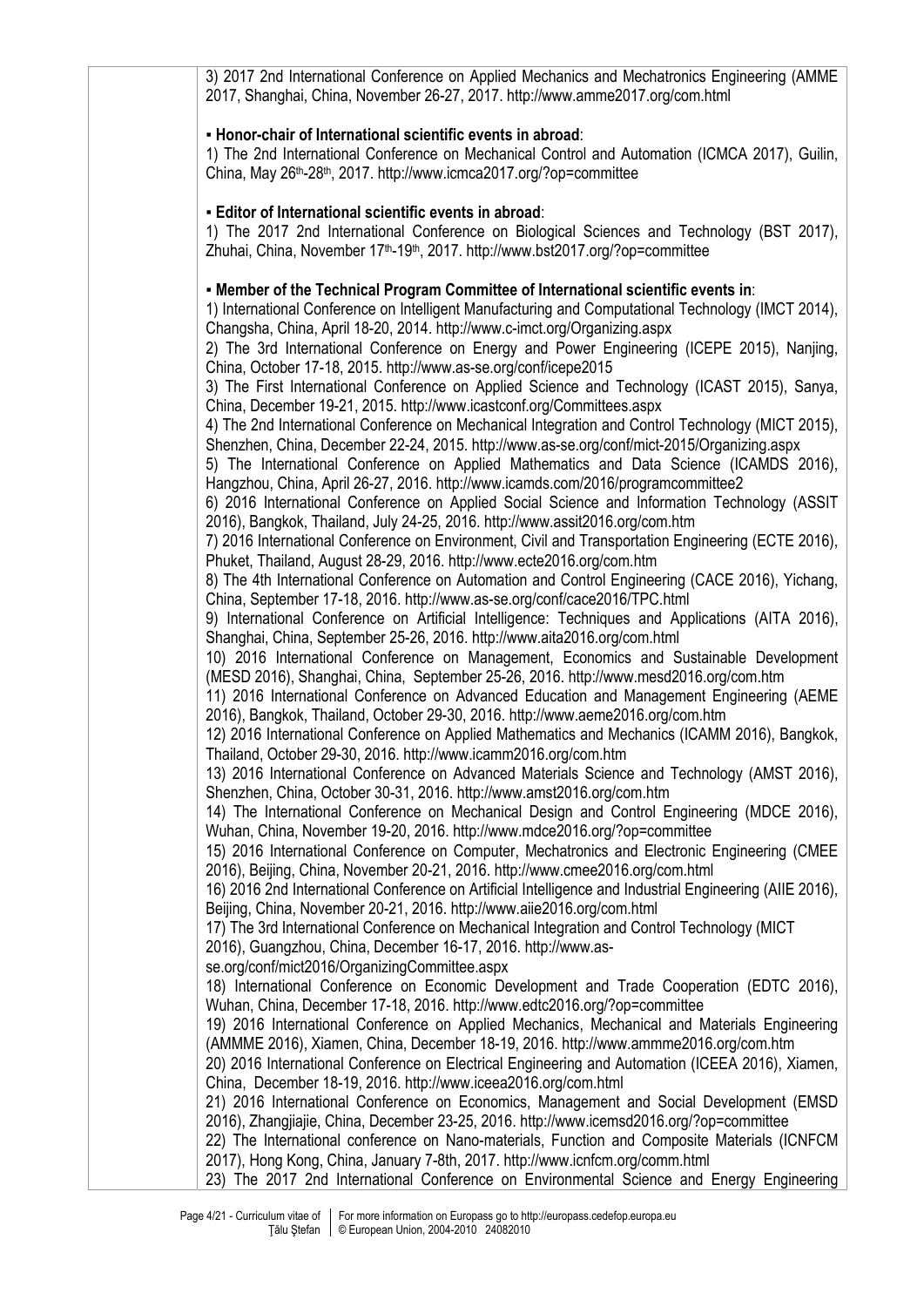(ICESEE 2017), Beijing, China, January 15<sup>th</sup> - 16<sup>th</sup>, 2017. http://www.icesee2017.org/com.html 24) 3rd International Congress on Technology - Engineering & Science (ICONTES 2017), Kuala Lumpur, Malaysia, February 09 -10, 2017. http://icontes.org/page.php?id=1 25) The 2nd International Conference on Advanced Material Science and Engineering (AMSE 2017), Shenzhen, China, February 24<sup>th</sup> - 26<sup>th</sup>, 2017. http://www.amse2017.org/?op=committee 26) 2017 6th International Conference on Advanced Materials and Engineering Materials (ICAMEM 2017), Singapore, Singapore, March 11<sup>th</sup> -12<sup>th</sup>, 2017. http://www.icamem.org/committee.html 27) 2017 2nd International Conference on Modelling, Simulation and Applied Mathematics (MSAM 2017), Bangkok, Thailand, March 26<sup>th</sup> -27<sup>th</sup>, 2017. http://www.msam2017.org/com.html 28) International Conference on Mechanical and Mechatronics Engineering (ICMME 2017), Bangkok, Thailand, March 26th -27th, 2017. http://www.icmme2017.org/com.html 29) 2017 International Conference on Mechanics, Civil Engineering and Building Material (MCEBM 2017), Nanjing, China, April 21th-23th, 2017. http://www.mcebm2017.org/?op=committee 30) 3rd Annual International Conference on Modern Education and Social Science (MESS 2017), Nanjing, China, April 21th-23th, 2017. http://www.mess2017.org/?op=committee 31) 2017 2nd International Conference on Electrical, Automation and Mechanical Engineering (EAME 2017), Shanghai, China, April 23rd-24th, 2017. http://www.eame2017.org/com.html 32) 2017 International Conference on Energy, Power and Environmental Engineering (ICEPEE 2017), Shanghai, China, April 23rd-24th, 2017. http://www.icepee2017.org/com.htm 33) Third International Conference on Biomedical Engineering and Science (BIOEN 2017), Dubai, United Arab Emirates, April 29<sup>th</sup>-30<sup>th</sup>, 2017. http://cse2016.org/2017/bioen/program.html 34) 2017 2nd International Conference on Test, Measurement and Computational Method (TMCM 2017), Beijing, China, May 21th - 22th, 2017. http://www.tmcm2017.org/com.html 35) The 2nd International Conference on Mechanical Control and Automation (ICMCA 2017), Guilin, China, May 26th-28th, 2017. http://www.icmca2017.org/?op=committee 36) The 2nd International Conference on Computer Science and Technology (CST 2017), Guilin, China, May 26th-28th, 2017. http://www.cst2017.org/?op=committee 37) 2017 International Conference on Mechanical Engineering and Materials (MEM 2017), Suzhou, China, June 23rd-25th, 2017. http://www.mem2017.org/?op=committee 38) 2017 International Conference on Electronic Industry and Automation (EIA 2017), Suzhou, China, June 23rd-25th, 2017. http://www.eia2017.org/?op=committee 39) 5th Annual International Conference on Material Science and Engineering (ICMSE 2017), Suzhou, Jiangsu, China, June 23rd-25th, 2017. http://www.icmse2017.org/?op=committee 40) The 2017 2nd International Conference on Advanced Materials Science and Environmental Engineering (AMSEE 2017), Sanya, China, June 25<sup>th</sup>-26<sup>th</sup>, 2017. http://www.amsee2017.org/com.html 41) The 2017 2nd International Conference on Control, Automation and Artificial Intelligence (CAAI 2017), Sanya, China, June 25th-26th, 2017. http://www.caai2017.org/com.html 42) 2nd International conference on Advanced Management Science and Information Engineering (AMSIE 2017), Sanya, China, June 25th-26th, 2017. http://www.amsie2017.org/com.html 43) The 2017 2nd International Conference on Advanced Electronic Science and Technology (AEST 2017), Xiamen, China, July 14-16, 2017. http://www.aest2017.org/?op=committee 44) The 2nd Annual International Conference on Information System and Artificial Intelligence (ISAI 2017), Tianjin, China, July 14-16th, 2017. http://www.isai2017.org/?op=committee 45) The 2017 International Conference on Electronic Engineering and Wireless Communication (EEWC 2017), Tianjin, China, July 15th-17th, 2017. http://www.eewc2017.com/?op=committee 46) 2017 the 1st International Conference on Materials Engineering and Composite Materials (ICMECM 2017), Hong Kong, China, July 22nd-23rd, 2017. http://www.icmecm.org/Committee.html 47) The International Conference on Nano-materials, Function and Composite Materials (ICNFCM 2017), Hong Kong, China, July 22nd-23rd, 2017. http://www.icnfcm.org/comm.html 48) The 4th International Congress on Technology - Engineering & Science, ICONTES, Kuala Lumpur, Malaysia, August 5th-6th, 2017. http://icontes.org/page.php?id=1 49) 3rd Annual 2017 International Conference on Management Science and Engineering (MSE 2017), Guilin, Guangxi, China, August 18-20, 2017. http://www.mse2017.com/?op=committee 50) The 3rd Annual International Workshop on Materials Science and Engineering (IWMSE 2017), Guangzhou, Guangdong, China, September 8 th -10 th, 2017. http://www.iwmse2017.org/?op=committee 51) The 2017 2nd International Conference on Mechatronics, Control and Automation Engineering (MCAE 2017), Shenzhen, China, September 17th-18th, 2017. http://www.mcae2017.org/com.html 52) 2017 International Conference on Economics, Management Engineering and Marketing (EMEM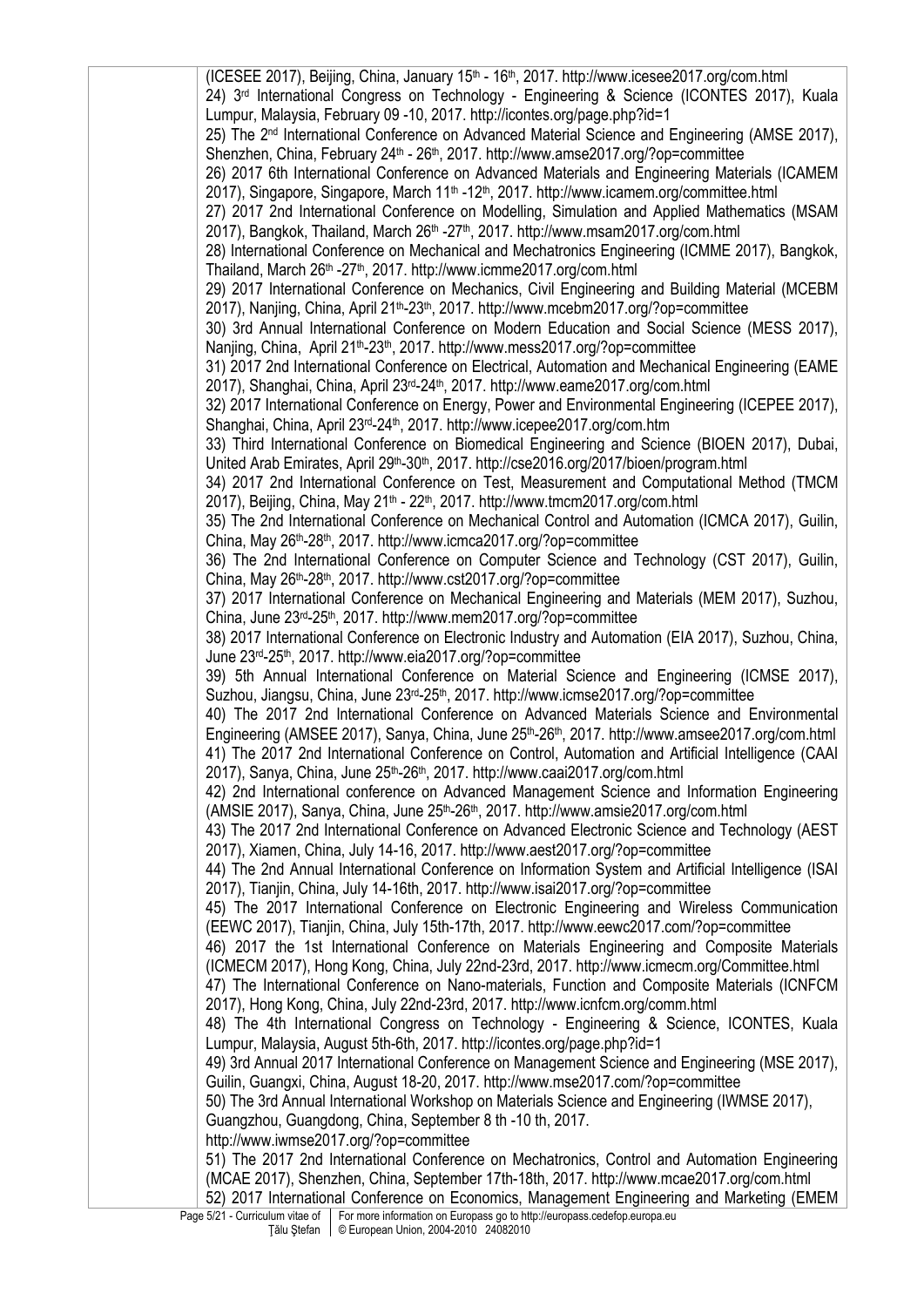2017), Xiamen, China, October 20th-22nd, 2017. http://www.emem2017.org/?op=committee 53) The International Conference on Control Engineering and Mechanical Design (CEMD 2017), Xiamen, China, October 20th-22nd, 2017. http://www.cemd2017.org/?op=committee 54) The 5th Annual International Conference on Material Science and Engineering (ICMSE2017), Xiamen, Fujian, China, October 20th-22nd, 2017. http://www.icmse2017.org/?op=committee 55) The 2017 2nd International Conference on Innovative Material Science and Technology (IMST2017), Kunming, China, October 20th-22nd, 2017. http://www.imst2017.org/?op=committee 56) The 2017 2nd International Conference on Computational Modeling, Simulation and Applied Mathematics (CMSAM2017), Beijing, China, October 22<sup>nd</sup>-22<sup>rd</sup>, 2017. http://www.cmsam2017.org/com.html 57) 2017 3rd International Conference on Green Materials and Environmental Engineering (GMEE2017), Beijing, China, October 22nd-23rd, 2017. http://www.gmee2017.org/com.html 58) The 2017 International Workshop on Materials Science and Mechanical Engineering (IWMSME 2017), Kunming, Yunnan, China, October 27th -29th, 2017. http://www.iwmsme.org/Co.aspx 59) The 2017 International Workshop on Economics, Business and Management (IWEBM 2017), Kunming, Yunnan, China, October 27th -29th, 2017. http://www.iwebm.org/Co.aspx 60) The 5th International Conference on Automation and Control Engineering (CACE 2017), Lushan, Jiangxi, China, November 10<sup>th</sup>-11<sup>th</sup>, 2017. http://www.as-se.org/conf/CACE2017/TPC.html 61) The 2nd Annual International Conference on Advanced Material Research and Application (AMRA 2017), Wuhan, Hubei, China, November 10th-12th, 2017. http://www.amra2017.org/?op=committee 62) 2017 3rd Annual International Conference on Computer Science and Mechanical Automation (CSMA 2017), Wuhan, Hubei, China, November 10th-12th, 2017. http://www.csma2017.org/?op=committee 63) The 2017 3rd International Conference on Education Science and Human Development (ESHD 2017), Chengdu, China, November 17th-19th, 2017. http://www.eshd2017.org/?op=committee 64) The International Conference on Energy and Mechanical Engineering (EME 2017), Chengdu, China, November 17th-19th, 2017. http://www.eme2017.org/?op=committee 65) The 2017 2nd International Conference on Human Society and Culture (HSC 2017), Zhuhai, China, November 17th-19th, 2017. http://www.hsc2017.org/?op=committee 66) 2017 International Conference on Mechanical Engineering and Applied Composite Materials (MEACM 2017), Hong Kong, China, November, 23rd-24th, 2017. http://www.meacm.org/committees.html 67) 2017 3rd International Conference on Social, Education and Management Engineering (SEME 2017), Shanghai, China, November 26-27, 2017. http://www.seme2017.com/com.html 68) 2017 The International Conference on Energy Engineering and Environmental Protection (EEEP 2017), Guangzhou, China, December 15th-17th, 2017. http://www.eeep2017.org/?op=committee 69) The 4th Annual International Conference on Material Engineering and Application (ICMEA 2017), Wuhan, China, December 15<sup>th</sup>-17<sup>th</sup>, 2017. http://www.icmea2017.org/?op=committee 70) The 2017 2nd International Conference on Economic Development and Management Engineering (EDME 2017), Wuhan, China, December 15th-17th, 2017. http://www.edme2017.org/?op=committee 71) The 2017 2nd International Conference on Computer, Mechatronics and Electronic Engineering (CMEE 2017), Xiamen, China, December 24th -25th, 2017. http://www.cmee2017.org/com.html 72) The 2017 International Conference on Mathematics, Modeling and Simulation Technologies and Applications (MMSTA 2017), Xiamen, China, December 24th -25th, 2017. http://www.mmsta2017.org/com.html 73) The 5th International Congress on Technology - Engineering & Science, ICONTES, Kuala Lumpur, Malaysia, February 1st-2nd, 2018. http://www.icontes.org/page.php?id=1 74) 2018 4th International Conference on Mechanical Structures and Smart Materials (4th ICMSSM 2018), Shenzhen, China, September 22nd-23rd, 2018. http://www.icmssm.org/comm.html ▪ **Peer-review (international conferences in chronological order)**: 1) International Conference Management of Technology – Step to Sustainable Production (MOTSP 2013), 29‑31 May 2013, Novi Vinodolski, Croatia. http://www.uni-pr.edu/getattachment/Aktivitetet-Hulumtuese-dhe-Bursat-per-Studime/Last-Call.pdf.aspx 2) IEEE International Conference on Acoustics, Speech and Signal Processing (ICASSP 2015), 19-24 April 2015, Brisbane, Queensland, Australia. http://icassp2015.org/. 3) The 4th Global Conference on Materials Science and Engineering (CMSE 2015), August 3-6, 2015 Macau, China. http://www.cmseconf.org/index.html.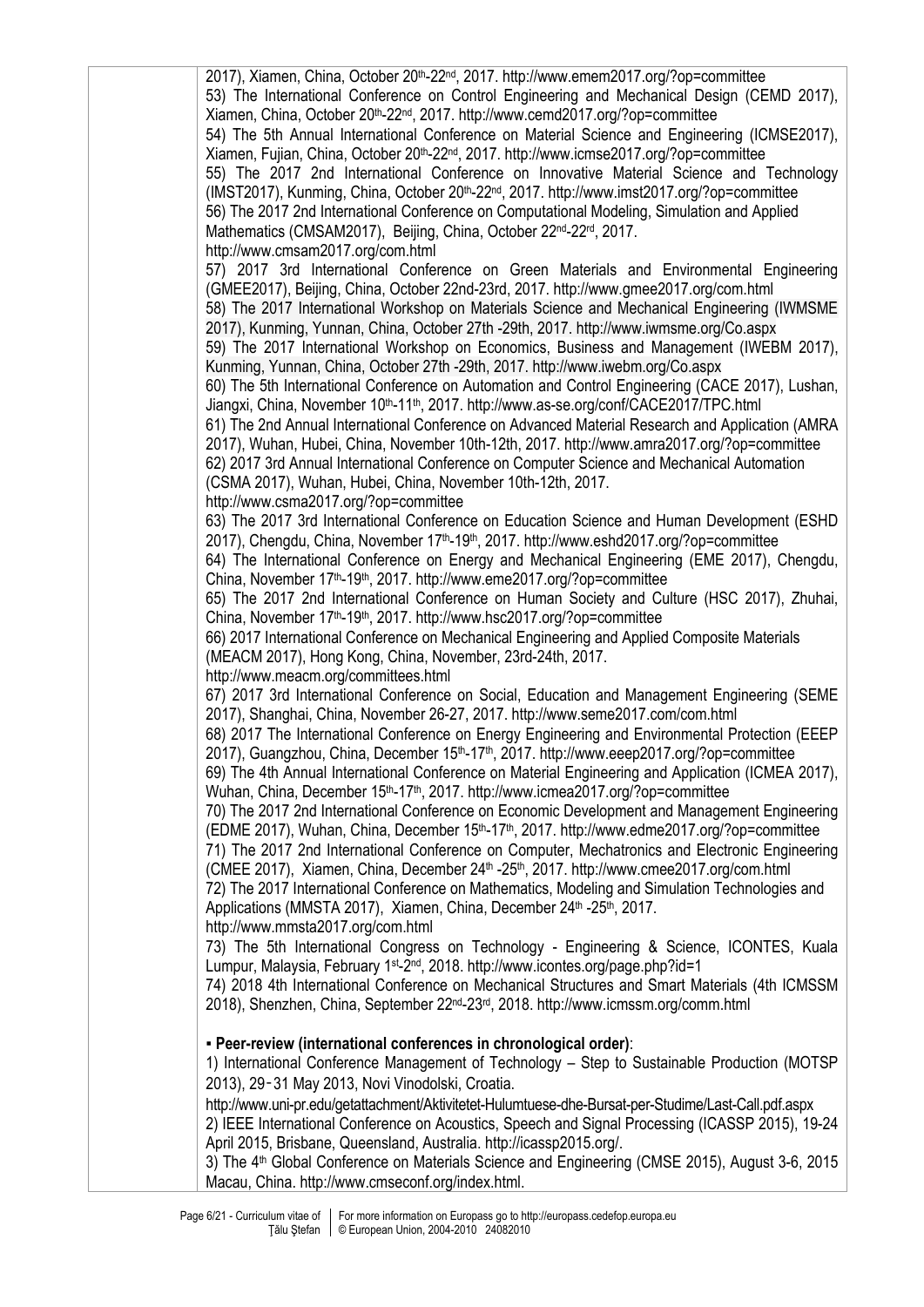4) The International Conference on Image Processing (ICIP 2015), 27-30 September 2015, Québec City, Canada. http://www.icip2015.org/index.htm. 5) The 2nd International Conference on Advance Materials Research and Application (AMRA 2015), December 18-21, 2015, Shenzhen, China. http://www.amraconf.org/home.aspx. 6) IEEE International Conference on Acoustics, Speech and Signal Processing (ICASSP 2016), 20-25 March 2016, Shanghai, China. http://www.icassp2016.org. 7) The 5th International Conference on Biomedical Engineering and Biotechnology (ICBEB 2016), August 1st - 4th, 2016, Hangzhou, China. http://www.icbeb.org/index.html. 8) The International Conference on Image Processing (ICIP 2016), 25-28 September 2016, Phoenix Convention Centre, Phoenix, Arizona, USA. http://2016.ieeeicip.org/default.asp. 9) The 5th Global Conference on Materials Science and Engineering (CMSE 2016), Taiwan, November 8th-11th, 2016. http://www.cmseconf.org/index.html. 10) The International Conference on Mechanical Design and Control Engineering (MDCE 2016), Wuhan, China, November 19-20, 2016. http://www.mdce2016.org/. 11) The 2<sup>nd</sup> International Conference on Advanced Material Science and Engineering (AMSE 2017), Shenzhen, China, February 24<sup>th</sup> - 26<sup>th</sup>, 2017. http://www.amse2017.org/ 12) International Conference on Mechanical and Mechatronics Engineering (ICMME 2017), Bangkok, Thailand, March 26th -27th, 2017. http://www.icmme2017.org/com.html 13) 2017 International Conference on Mechanics, Civil Engineering and Building Material (MCEBM 2017), Nanjing, China, April 21th-23th, 2017. http://www.mcebm2017.org/?op=committee. 14) The 2nd International Conference on Mechanical Control and Automation (ICMCA 2017), Guilin, China, May 26th-28th, 2017. http://www.icmca2017.org/?op=committee. 15) The 2nd International Conference on Computer Science and Technology (CST 2017), Guilin, China, May 26th-28th, 2017. http://www.cst2017.org/?op=committee 16) The 42th International Conference on Acoustics, Speech, and Signal Processing (ICASSP 2017), March 5-9, 2017, Hilton Conference Centre, New Orleans, USA. http://www.ieee-icassp2017.org/callfor-papers.html. 17) 2017 2nd International Conference on Advanced Electronic Science and Technology (AEST2017), Xiamen, China, July 14-16, 2017. http://www.aest2017.org/?op=committee 18) The 2nd Annual International Conference on Information System and Artificial Intelligence (ISAI2017), Tianjin, China, July 14-16th, 2017. http://www.isai2017.org/?op=committee 19) The 2017 International Conference on Electronic Engineering and Wireless Communication (EEWC 2017), Tianjin, China, July 15th-17th, 2017. http://www.eewc2017.com/?op=committee 20) The 3rd Annual International Workshop on Materials Science and Engineering (IWMSE 2017), Guangzhou, Guangdong, China, September 8 th -10 th, 2017. http://www.iwmse2017.org/?op=committee 21) 2017 IEEE International Conference on Image Processing (ICIP 2017), 17-20 September 2017, China National Convention Center in Beijing, China. http://2017.ieeeicip.org/index.asp. 22) 2017 International Conference on Economics, Management Engineering and Marketing (EMEM 2017), Xiamen, China, October 20th-22nd, 2017. http://www.emem2017.org/?op=committee 23) The 2017 2nd International Conference on Innovative Material Science and Technology (IMST2017), Kunming, China, October 20th-22nd, 2017. http://www.imst2017.org/?op=committee 24) The International Conference on Control Engineering and Mechanical Design (CEMD 2017), Xiamen, China, October 20th-22nd, 2017. http://www.cemd2017.org/?op=committee 25) The 6th Global Conference on Materials Science and Engineering (CMSE 2017), organized by Wuhan Advance Materials Society, October 24<sup>th</sup> - 27<sup>th</sup>, 2017, in Beijing, China. http://www.cmseconf.org/index.html. 26) The 2017 International Workshop on Economics, Business and Management (IWEBM 2017), Kunming, Yunnan, China, October 27th -29th, 2017. http://www.iwebm.org/Co.aspx 27) The 2017 International Workshop on Materials Science and Mechanical Engineering (IWMSME 2017), Kunming, Yunnan, China, October 27th -29th, 2017. http://www.iwmsme.org/Co.aspx 28) 2017 3rd Annual International Conference on Computer Science and Mechanical Automation (CSMA 2017), Wuhan, Hubei, China, November 10th-12th, 2017. http://www.csma2017.org/?op=committee 29) The 2017 2nd International Conference on Human Society and Culture (HSC 2017), Zhuhai, China, November 17th-19th, 2017. http://www.hsc2017.org/?op=committee 30) The 2017 2nd International Conference on Biological Sciences and Technology (BST 2017), Zhuhai, China, November 17th-19th, 2017. http://www.bst2017.org/?op=committee 31) 2017 The International Conference on Energy Engineering and Environmental Protection (EEEP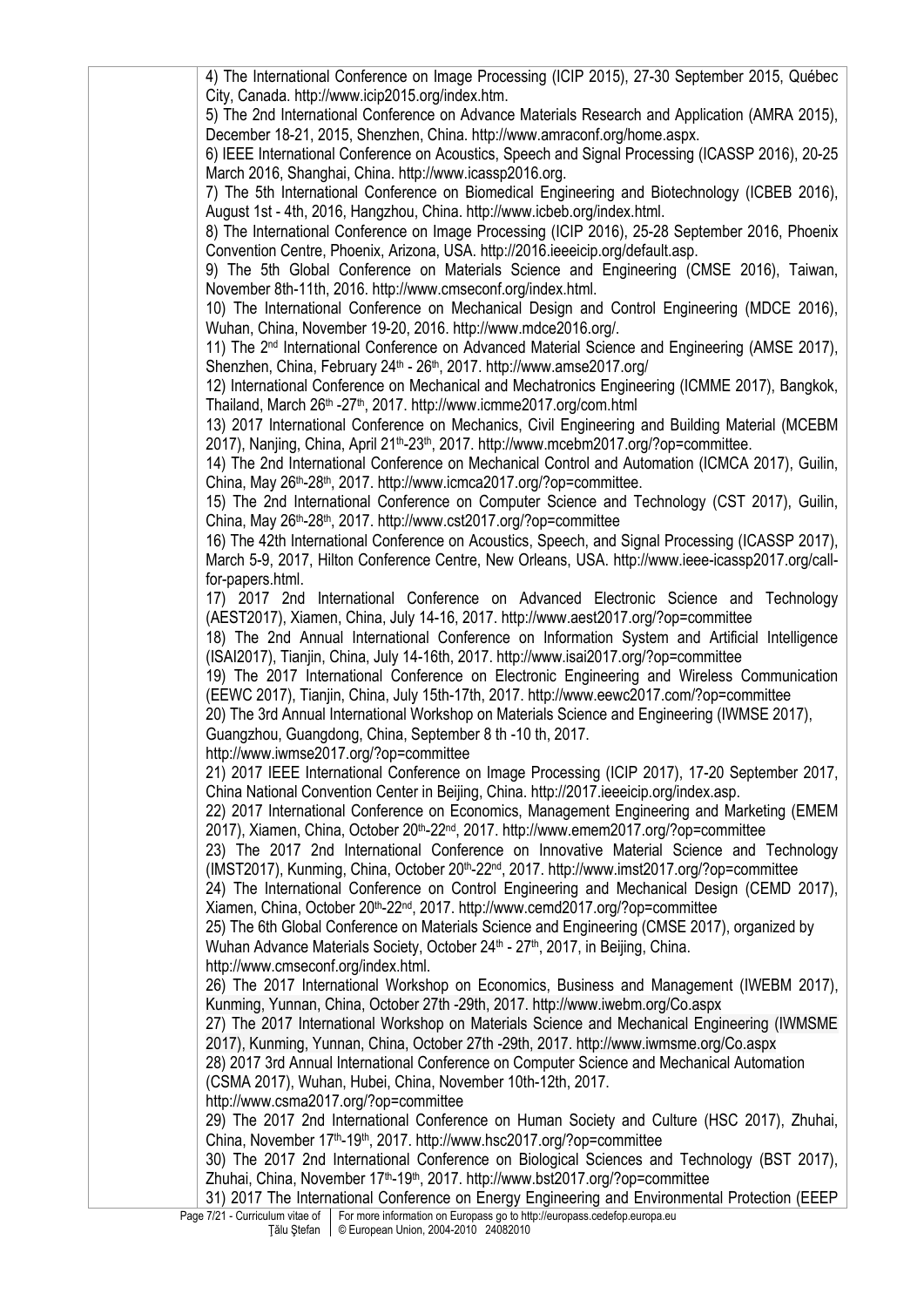2017), Guangzhou, China, December 15<sup>th</sup>-17<sup>th</sup>, 2017. http://www.eeep2017.org/?op=committee 32) The 2017 2nd International Conference on Economic Development and Management Engineering (EDME 2017), Wuhan, China, December 15th-17th, 2017. http://www.edme2017.org/?op=committee

### ▪ **Member of national and international scientific organizations:**

- The International Society of the Arts, Mathematics and Architecture (ISAMA). http://www.isama.org/

- The International Association of Engineers (IAENG), (member no: 103481). http://www.iaeng.org/

- International Association of Advanced Materials (IAAM) (membership number: 647311403026),

UCS, Teknikringen 4A, Mjardevi Science Park, Linköping, 583 30, Sweden.

https://www.iaamonline.org/

- The Romanian Committee for History and Science Philosophy and Technics (CRIFST) of Cluj Branch of Romanian Academy. http://www.crifst.ro/

#### ▪ **International biographical catalog:**

The Encyclopedia of personalities from Romania, fifth edition, pp. 1418, 2010, ISBN 978-3-7290- 0093-3. Editor: Who is Who, Verlag für Personenenzyklopädien AG, CH-6304 Zug, Alpenstrasse 16, Schweiz, http://www.whoiswho-verlag.ch, http://www.whoiswho-verlag.ro.

- Who's Who in the World 2012 – 29th Edition, November 2011, ISBN: 978-0837911472. Editor: Marquis Who's Who, 430 Mountain Avenue, Suite 400, New Providence, NJ 07974, USA. http://www.marquiswhoswho.com.

#### ▪ **Home Page**:

http://scholar.google.ro/citations?view\_op=search\_authors&mauthors=%22stefan+talu%22&hl=ro&oi =ao

| - Citation indices                       | All  | Since 2011 |
|------------------------------------------|------|------------|
| <b>Citations</b>                         | 1196 | 1168       |
| h-index (Hirsch index) in Google Scholar | 20   |            |
| i10-index                                | 44   | 42         |

▪ **ORCID identifier**, https://orcid.org/0000-0003-1311-7657

▪ **Publons identifier**, https://publons.com/author/441875/stefan-talu#profile

▪ **WorldCat identifier**,

https://www.worldcat.org/search?q=%22stefan+talu%22&fq=&dblist=638&qt=first\_page

▪ **Scopus identifier**, https://www.scopus.com/authid/detail.uri?authorId=36476658600

▪ **Mendeley identifier**, https://www.mendeley.com/profiles/tefan-lu/stats/

▪ **ResearchGate identifier**,

https://www.researchgate.net/profile/Stefan\_Talu2?ev=hdr\_xprf&\_sg=33VicVByH-

u8h3\_nhEt0xtnwO22M4vl1fw0oveXgCDAPFooFSaOctv5ixXhUhlHP

▪ **Google Scholar identifier**, http://scholar.google.ro/citations?user=dpex0cYAAAAJ&hl=ro

▪ **Articles published in collaboration in ISI Thomson Reuters quoted journals, with impact factor and relative influence score** (areas: technical, medical engineering, biomedical sciences): 61 articles (16 articles in the red zone, 9 articles in the yellow zone and 36 articles in the grey zone) published in collaboration with 150 researchers from 21 countries: Italy, USA, UK, Poland, Mexico, Iraq, Malaysia, Serbia, India, Czech Republic, Bulgaria, Iran, Russian Federation, Croatia, Slovakia, Turkey, Hungary, Spain, Canada, China and Colombia.

### **▪ Specialization and internships in abroad:**

23.02.1996 - 23.03.1996, S-JEP 08004-94 Tempus programme. "Escuela Tecnica Superior de Ingenieros Industriales", University of Sevilla, Spain, in Computer Aided Design.

### ▪ **Scientific activity:**

I published 17 books (7 books, single author; 3 books, main author; 7 books, co-author), in publishers recognized by CNCSIS (with ISBN) and 1 guide for laboratory work (without ISBN) published at the Publisher House of The Technical University of Cluj-Napoca.

I am co-author at a book chapter published in English by InTech, Open Access Publisher, Croatia, January 2012, ISBN 978-953-307-864-9. URL: http://www.intechopen.com/

### **A. BOOKS**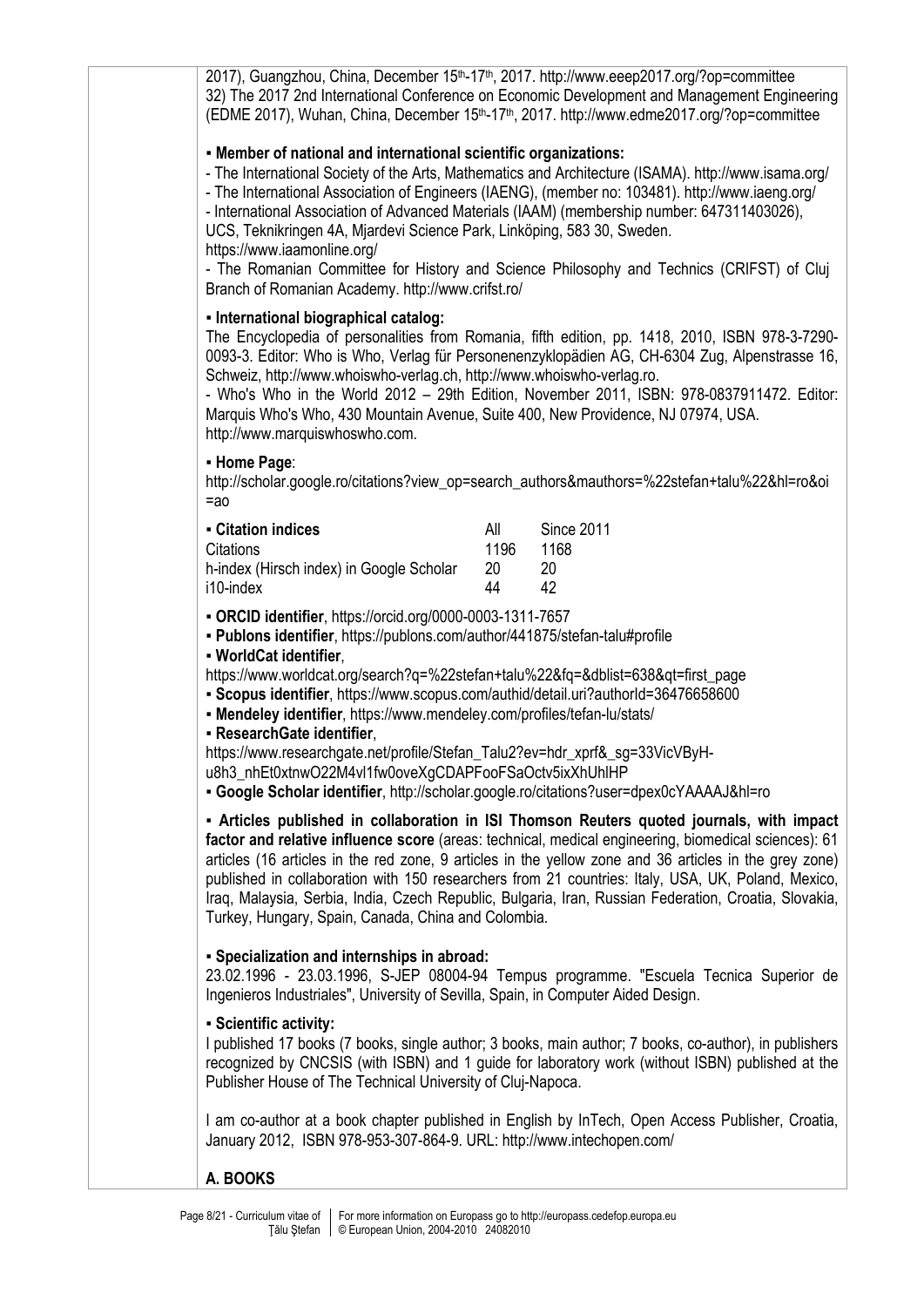**1**. ADRIAN FLORESCU-GLIGORE, MAGDALENA ORBAN, **ŞTEFAN ŢĂLU,** *Dimensioning in technological and constructive engineering graphics,* Cluj-Napoca, Lithography of The Technical University of Cluj-Napoca, 1998, 151 p., 197 fig., 6 tab., 11 ref.

**2. ŞTEFAN ŢĂLU,** *Computer assisted graphical representations*, Cluj-Napoca, Osama Publishing house, 2001, 380 p., 220 fig., 9 tab., 10 ref., ISBN 973 - 99408 -2 -X.

**3. ŞTEFAN ŢĂLU,** *Computer assisted technical graphics*, Cluj-Napoca, Victor Melenti Publishing house, 2001, 282 p., 170 fig., 8 tab., 10 ref., ISBN 973-99539-3-X.

**4.** CORINA BÎRLEANU**, ŞTEFAN ŢĂLU,** *Machine elements. Designing and computer assisted graphical representations*, Cluj-Napoca, Victor Melenti Publishing house, 2001, 335 p., 148 fig., 16 tab., 25 ref., ISBN 973-99539-6-4.

**5.** THEODOR NIŢULESCU**, ŞTEFAN ŢĂLU,** *Applications of descriptive geometry and computer aided design in engineering graphics*, Cluj-Napoca, Risoprint Publishing house, 2001, 242 p., 162 fig., 35 tab., 18 ref., ISBN 973-656-102-X.

**6. ŞTEFAN ŢĂLU,** *AutoLISP programming language*. *Theory and applications*, Cluj-Napoca, Risoprint Publishing house, 2001, 112 p., 20 fig., 17 ref., ISBN 973-656-126-7.

**7. ŞTEFAN ŢĂLU**, THEODOR NIŢULESCU**,** *The axonometric projection*, Cluj-Napoca, Risoprint Publishing house, 2002, 242 p., 269 fig., 1 tab., 30 ref., ISBN 973-656-198-4.

**8.** ANCA-ANDREEA SUCIU, **ŞTEFAN ŢĂLU,** *Descriptive geometry. Problems and applications*, Cluj-Napoca, Risoprint Publishing house, 2003, 120 p., 131 fig., 28 ref., ISBN 973-656-466-5.

**9. ŞTEFAN ŢĂLU**, *AutoCAD 2005*, Cluj-Napoca, Risoprint Publishing house, 2005, 584 p., 490 fig., 27 tab., 9 ref., ISBN 973-751-061-5.

**10.** MIHAI ŢĂLU, **ŞTEFAN ŢĂLU**, *The calculation of pressure declines in hydraulic pipes. Stabilized and unstabilized regimes of flow. Theory, applications and computational programmes*, Craiova, Universitaria Publishing house, 2006, 212 p., 101 fig., 110 tab., 15 ref., ISBN-10 973-742-370-4, ISBN-13 978-973- 742-370-2.

**11.** ADRIAN FLORESCU-GLIGORE, **ŞTEFAN ŢĂLU**, DAN NOVEANU, *Representation and visualization of geometric shapes in industrial drawing*, Cluj-Napoca, U. T. Pres Publishing house, 2006, 164 p., 237 fig., 33 ref., ISBN-10 973-662-230-4, ISBN-13 978-973-662-230-4.

**12. ŞTEFAN ŢĂLU**, MIHAI ŢĂLU, *AutoCAD 2006. Three-dimensional designing*, Cluj-Napoca, MEGA Publishing house, 2007, 330 p., 136 fig., 6 tab., 31 ref., ISBN-13 978-973-7867-81-0.

**13. ŞTEFAN ŢĂLU**, CRISTINA RACOCEA, *Axonometric representations with applications in technique*, Cluj-Napoca, MEGA Publishing house, 2007, 246 p., 312 fig., 3 tab., 48 ref., ISBN 978-973-7867-98-8.

**14. ŞTEFAN ŢĂLU**, *Architectural styles*, Cluj-Napoca, MEGA Publishing house, 2009, 420 p., 1218 fig., 59 ref., ISBN 978-973-1868-72-1.

**15. ŞTEFAN ŢĂLU**, *Descriptive geometry*, Cluj-Napoca, Risoprint Publishing house, 2010, 476 p., 928 fig., 51 ref., ISBN 978-973-53-0373-0.

**16.** MIHAI ŢĂLU, **ŞTEFAN ŢĂLU**, MIRCEA RĂDULESCU, *Fluid Mechanics. Volumetric and hydrodynamic machines. Theory and simulation*, Craiova, Universitaria Publishing house, 2011, 144 p., 147 fig., 2 tab., 40 ref., ISBN 978-606-14-0035-5.

**17.** CRISTINA RACOCEA, **ŞTEFAN ŢĂLU**, *The axonometric representation of technical geometric shapes*, Cluj-Napoca, Napoca Star Publishing house, 2011, 300 p., 371 fig., 3 tab., 47 ref., ISBN 978- 973-647-781-2.

**18. ŞTEFAN ŢĂLU**, *Micro and nanoscale characterization of three dimensional surfaces. Basics and applications*, Cluj-Napoca, Napoca Star Publishing house, 2015, 350 p., 116 fig., 10 tab., 215 ref., ISBN 978-606-690-349-3.

**19. ŞTEFAN ŢĂLU**, *AutoCAD 2017*, Cluj-Napoca, Napoca Star Publishing house, 2017, 790 p., 677 fig., 5 tab., 35 ref., ISBN 978-606-690-629-6.

I published 317 scientific papers (170 papers as single author or first author), in journals, at symposia and scientific national and international conferences, in country or abroad. Among them: 61 papers in ISI quoted journals, with impact factor and relative influence score, 140 papers in international databases, 36 papers at national conference and 80 papers at international conferences.

Public presentations at national and international scientific events (congresses, conferences, workshops - oral presentations and posters): 170.

I was a member of the research team, during 2001 - 2016, at: 7 research projects, awarded by national competition and 2 international research projects. I was Project Manager at: two national research projects, awarded by national competition and at 7 national research projects with Romanian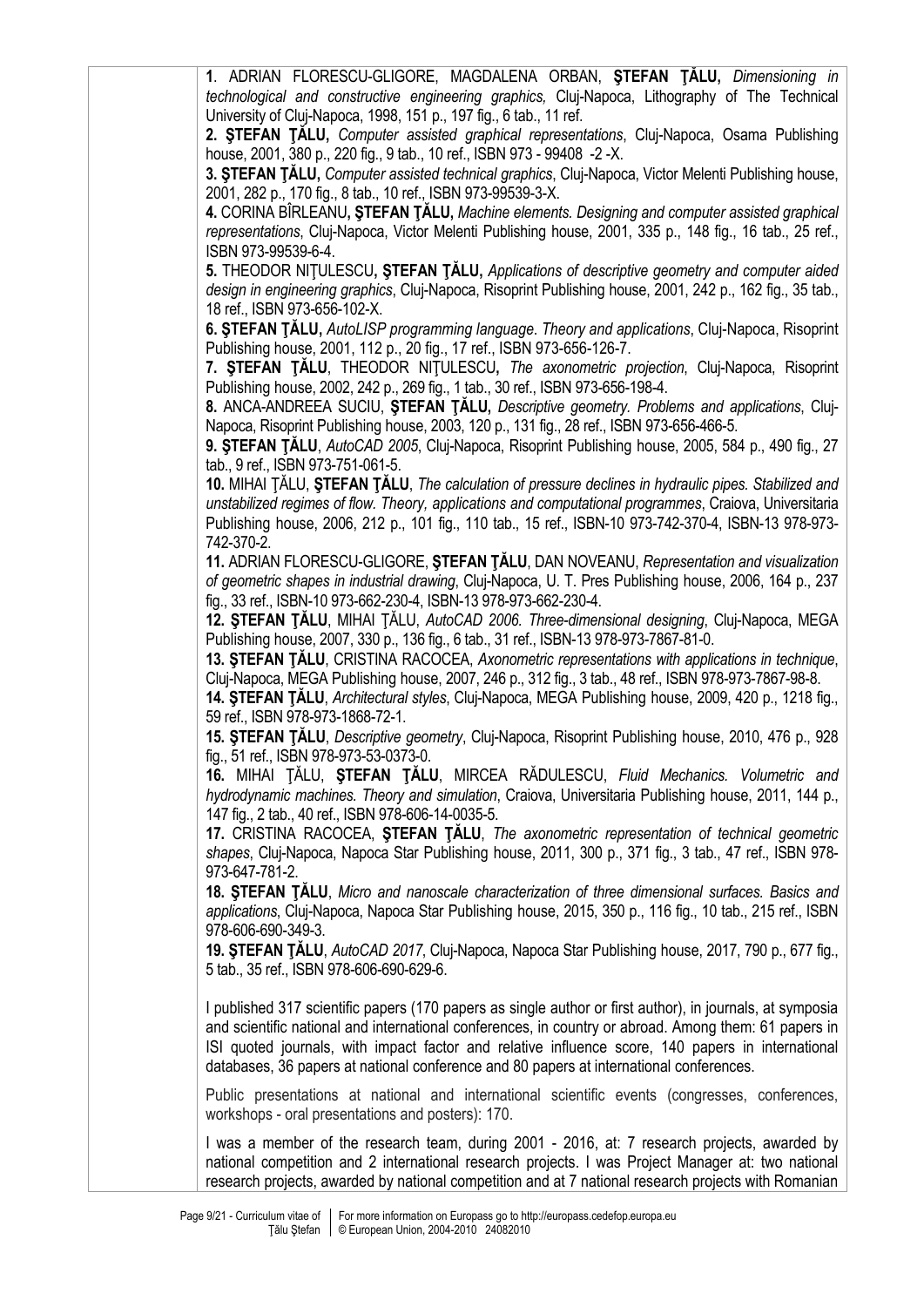economic partners.

Themes/Research grants: - new products and original technologies: 5.

I was assessor of the proposed national contracts CNCSIS, Romania, in 2007.

#### ▪ **Awarding of research results – articles published in ISI journals**

Awards: 25 awards from the National Programme for Development, Research and Innovation (UEFISCDI, http://uefiscdi.gov.ro) of research results – articles published in ISI journals (16 articles in the red zone and 9 articles in the yellow zone: 1 in 2010; 1 in 2011; 1 in 2013, 7 in 2014, 10 in 2015, 5 in 2016).

### **B. CHAPTERS IN BOOKS**

**1**. SIMONA-DELIA ŢĂLU, **ŞTEFAN ŢĂLU**, *Use of OCT Imaging in the diagnosis and monitoring of Age Related Macular Degeneration*. In "Age Related Macular Degeneration – The Recent Advances in Basic Research and Clinical Care", part 2, chapter 13, pg. 253-272. Edited by: Dr. Gui-Shuang Ying, University of Pennsylvania School of Medicine, United States of America. Published by InTech, Janeza Trdine 9, 51000 Rijeka, Croatia, January 2012, 300 p., ISBN 978-953-307-864-9.

URL: http://www.intechopen.com/articles/show/title/use-of-oct-imaging-in-the-diagnosis-and-monitoringof-age-related-macular-degeneration

# **C. SCIENTIFIC PAPERS PUBLISHED IN ISI THOMSON REUTERS JOURNALS**

**1.** MARCO LOMBARDO, **ŞTEFAN ŢĂLU**, MIHAI ŢĂLU, SEBASTIANO SERRAO, PIETRO DUCOLI, *Surface roughness of intraocular lenses with different dioptric powers assessed by atomic force microscopy.* In: Journal of Cataract & Refractive Surgery, Vol. 36, Issue 9, p. 1573 -1578, September 2010. DOI: 10.1016/j.jcrs.2010.06.031. ISSN: 0886-3350. Reference impact factor (domain) on 2010: IF = 2.942. Relative influence score (Scientific Journal) on 2010: IS = 1.532.

URL: http://www.jcrsjournal.org/article/S0886-3350(10)00893-X/abstract

**2.** STEFANO GIOVANZANA, **ŞTEFAN ŢĂLU**, *Mathematical models for the shape analysis of human crystalline lens.* In: Journal of Modern Optics, Vol. 59, Issue 1, p. 26-34, 2012. DOI:10.1080/09500340.2011.621035. Print ISSN: 0950-0340, Online ISSN: 1362-3044. Reference impact factor (domain) on 2012: IF = 1.872. Relative influence score (Scientific Journal) on 2012: IS = 1.074.

URL: http://www.tandfonline.com/doi/abs/10.1080/09500340.2011.621035

**3.** STEFANO GIOVANZANA, RONALD A. SCHACHAR, **ŞTEFAN ŢĂLU**, ROGER D. KIRBY, ERIC YAN, BARBARA K PIERSCIONEK, *Evaluation of equations for describing the human crystalline lens.* In: Journal of Modern Optics, Vol. 60, Issue 5, p. 406-413, 2013. DOI: 10.1080/09500340.2013.782432. Print ISSN: 0950-0340, Online ISSN: 1362-3044. Reference impact factor (domain) on 2013: IF = 1.163. Relative influence score (Scientific Journal) on 2013: IS = 0.974.

URL: http://www.tandfonline.com/doi/full/10.1080/09500340.2013.782432

**4. ŞTEFAN ŢĂLU**, *Multifractal geometry in analysis and processing of digital retinal photographs for early diagnosis of human diabetic macular edema.* In: Current Eye Research, vol. 38, no. 7, p. 781-792, 2013. DOI: 10.3109/02713683.2013.779722. Print ISSN: 0271-3683, Online ISSN: 1460-2202. Reference impact factor (domain) on 2013: IF = 1.663. Relative influence score (Scientific Journal) on 2013: IS = 0.884.

URL: http://informahealthcare.com/doi/abs/10.3109/02713683.2013.779722

**5. ŞTEFAN ŢĂLU**, *Characterization of surface roughness of unworn hydrogel contact lenses at a nanometric scale using methods of modern metrology.* In: Polymer Engineering and Science, vol. 53, Issue 10, pages 2141-2150, 2013. DOI: 10.1002/pen.23481. Print ISSN: 0032-3888. Online ISSN: 1548- 2634. Reference impact factor (domain) on 2013: IF = 1.441. Relative influence score (Scientific Journal) on 2013: IS = 1.349.

URL: http://onlinelibrary.wiley.com/doi/10.1002/pen.23481/full

**6.** STEFANO GIOVANZANA, HENRYK T. KASPRZAK, B. PAŁUCKI, **ŞTEFAN ŢĂLU**, *Non-rotational aspherical models of the human optical system.* In: Journal of Modern Optics, vol. 60, no. 21, p. 1898- 1904, 2013. DOI: 10.1080/09500340.2013.865802. Print ISSN: 0950-0340, Online ISSN: 1362-3044. Reference impact factor (domain) on 2013: IF = 1.163. Relative influence score (Scientific Journal) on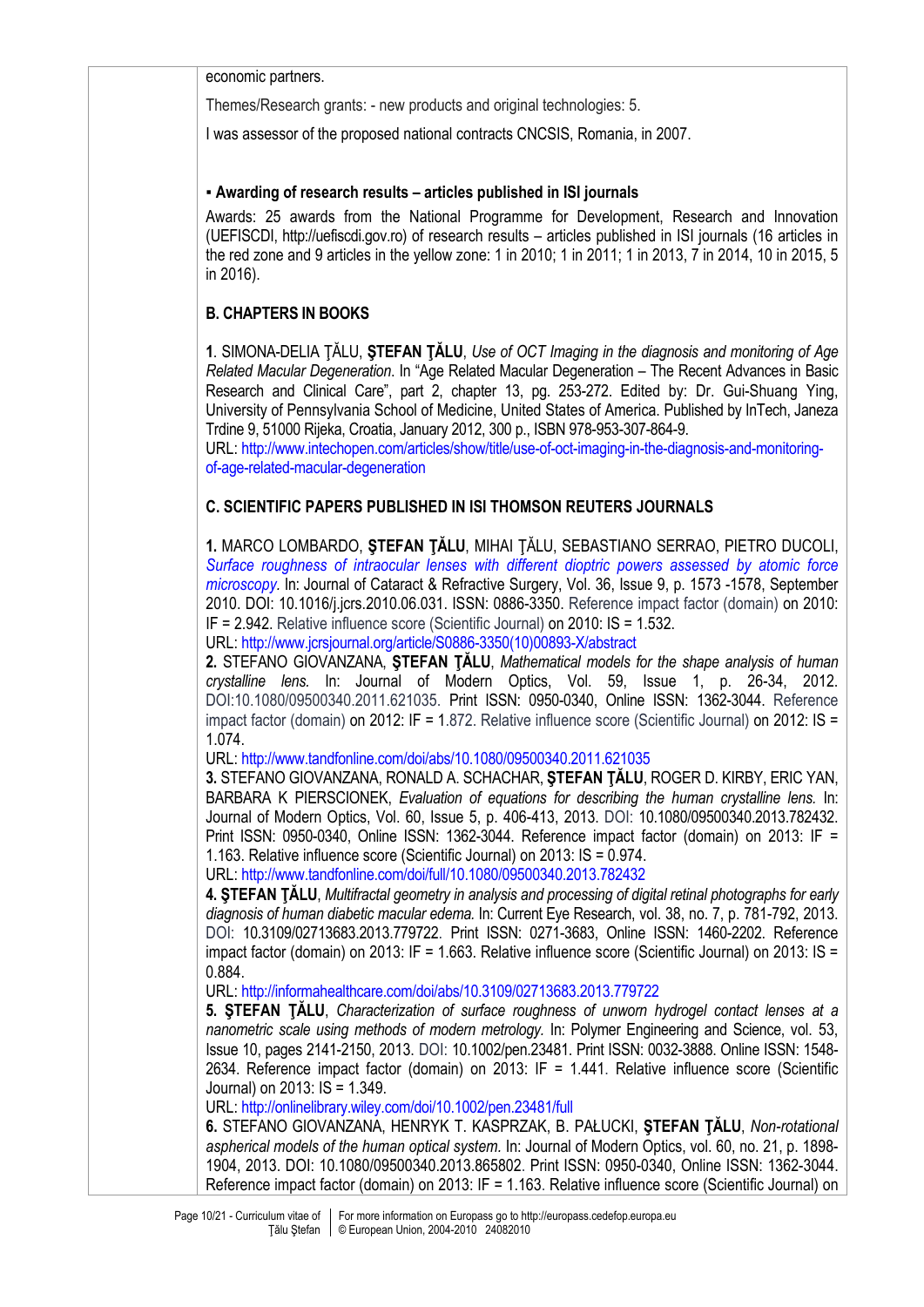2013: IS = 1.102.

URL: http://www.tandfonline.com/doi/pdf/10.1080/09500340.2013.865802 http://dx.doi.org/10.1080/09500340.2013.865802

**7. ŞTEFAN ŢĂLU**, SEBASTIAN STACH, ALIA MÉNDEZ, GABRIEL TREJO, MIHAI ŢĂLU, *Multifractal characterization of nanostructure surfaces of electrodeposited Ni-P coatings*. In: Journal of The Electrochemical Society, vol. 161, no. 1, D44 - D47, 2014. DOI: 10.1149/2.039401jes. Print ISSN: 0013-4651. Online ISSN: 1945-7111. Reference impact factor (domain) on 2014: IF = 3.266. Relative influence score (Scientific Journal) on 2014: IS = 1.967.

URL: http://jes.ecsdl.org/content/161/1/D44.abstract

**8. ŞTEFAN ŢĂLU**, ALAA J. GHAZAI, SEBASTIAN STACH, ABU HASSAN, ZAINURIAH HASSAN, MIHAI ŢĂLU, *Characterization of surface roughness of Pt Schottky contacts on quaternary n-Al0.08In0.08Ga0.84N thin film assessed by atomic force microscopy and fractal analysis*. In: Journal of Materials Science: Materials in Electronics, vol. 25, no. 1, p. 466-477, 2014. DOI: 10.1007/s10854-013- 1611-6. Print ISSN: 0957-4522. Online ISSN: 1573-482X. Reference impact factor (domain) on 2014: IF = 1.569. Relative influence score (Scientific Journal) on 2014: IS = 0.755. URL: http://link.springer.com/article/10.1007/s10854-013-1611-6

**9. ŞTEFAN ŢĂLU**, ZORAN MARKOVIĆ, SEBASTIAN STACH, B. TODOROVIĆ MARKOVIĆ, MIHAI ŢĂLU, *Multifractal characterization of single wall carbon nanotube thin films surface upon exposure to optical parametric oscillator laser irradiation*. In: Applied Surface Science, vol. 289, p. 97-106, 2014. DOI: 10.1016/j.apsusc.2013.10.114. Print ISSN: 0169-4332. Reference impact factor (domain) on 2014: IF = 2.711. Relative influence score (Scientific Journal) on 2014: IS = 1.967. URL: http://www.sciencedirect.com/science/article/pii/S0169433213019739

**10**. ALINA ELENA PÂRVU, **ŞTEFAN ŢĂLU**, CONSTANTIN CRĂCIUN, SANDU FLORIN ALB, *Evaluation of scaling and root planning effect in generalized chronic periodontitis by fractal and multifractal analysis.* In: Journal of Periodontal Research, vol. 49, no. 2, p. 186-196, 2014. DOI: 10.1111/jre.12093. Print ISSN: 0022-3484, Online ISSN: 1600-0765. Reference impact factor (domain) on 2014: IF = 2.466. Relative influence score (Scientific Journal) on 2014: IS = 1.243.

URL: http://onlinelibrary.wiley.com/doi/10.1111/jre.12093/abstract

**11. ŞTEFAN ŢĂLU**, SEBASTIAN STACH, *Multifractal characterization of unworn hydrogel contact lens surfaces.* In: Polymer Engineering and Science, vol. 54, no. 5, p. 1066-1080, 2014. DOI: 10.1002/pen.23650. Print ISSN: 0032-3888. Online ISSN: 1548-2634. Reference impact factor (domain) on 2014: IF = 1.520. Relative influence score (Scientific Journal) on 2014: IS = 1.349.

URL: http://onlinelibrary.wiley.com/ **;** http://onlinelibrary.wiley.com/doi/10.1002/pen.23650/full

**12**. ALINA ELENA PÂRVU, **ŞTEFAN ŢĂLU**, MARIAN AUREL TAULESCU, ANDREEA BOTA, FLORINELA CĂTOI, CONSTANTIN CRĂCIUN, CAMELIA ALB, SANDU FLORIN ALB, *Fractal analysis of ibuprofen effect on experimental dog peri-implantitis.* In: Implant Dentistry, vol. 23, no. 3, p. 295-304, 2014. DOI: 10.1097/ID.0000000000000065. Print ISSN: 1056-6163. Reference impact factor (domain) on 2014: IF = 1.175. Relative influence score (Scientific Journal) on 2014: IS = 0.863.

URL: http://journals.lww.com/implantdent

http://journals.lww.com/implantdent/Abstract/2014/06000/Fractal\_Analysis\_of\_Ibuprofen\_Effect\_on.13.as px

**13. ŞTEFAN ŢĂLU**, SEBASTIAN STACH, AMAN MAHAJAN, DINESH PATHAK, TOMAS WAGNER, ANSHUL KUMAR, RATISH KUMAR BEDI, *Multifractal analysis of drop-casted copper (II) tetrasulfophthalocyanine film surfaces on the indium tin oxide substrates.* In: Surface and Interface Analysis, vol. 46, no. 6, p. 393-398, 2014. DOI: 10.1002/sia.5492. Print ISSN: 0142-2421. Online ISSN: 1096-9918. Reference impact factor (domain) on 2014: IF = 1.245. Relative influence score (Scientific Journal) on 2014: IS = 0.616.

URL: http://onlinelibrary.wiley.com/ **;** http://onlinelibrary.wiley.com/doi/10.1002/sia.5492/abstract

**14**. **ŞTEFAN ŢĂLU**, SEBASTIAN STACH, JOANA ZAHARIEVA, MARIA MILANOVA, DIMITAR TODOROVSKY, STEFANO GIOVANZANA. *Surface roughness characterization of poly(methylmethacrylate) films with immobilized Eu(III) β-Diketonates by fractal analysis*. In: International Journal of Polymer Analysis and Characterization, vol. 19, no. 5, p. 404-421, 2014. DOI:10.1080/1023666X.2014.904149. Print ISSN: 1023-666X. Online ISSN: 1563-5341. Reference impact factor (domain) on 2014: IF = 1.264. Relative influence score (Scientific Journal) on 2014: IS = 0.504.

URL: http://www.tandfonline.com/doi/full/10.1080/1023666X.2014.904149

**15.** DINARA DALLAEVA, **ŞTEFAN ŢĂLU**, SEBASTIAN STACH, PAVEL ŠKARVADA, PAVEL TOMÁNEK, LUBOMÍR GRMELA, *AFM imaging and fractal analysis of surface roughness of AlN*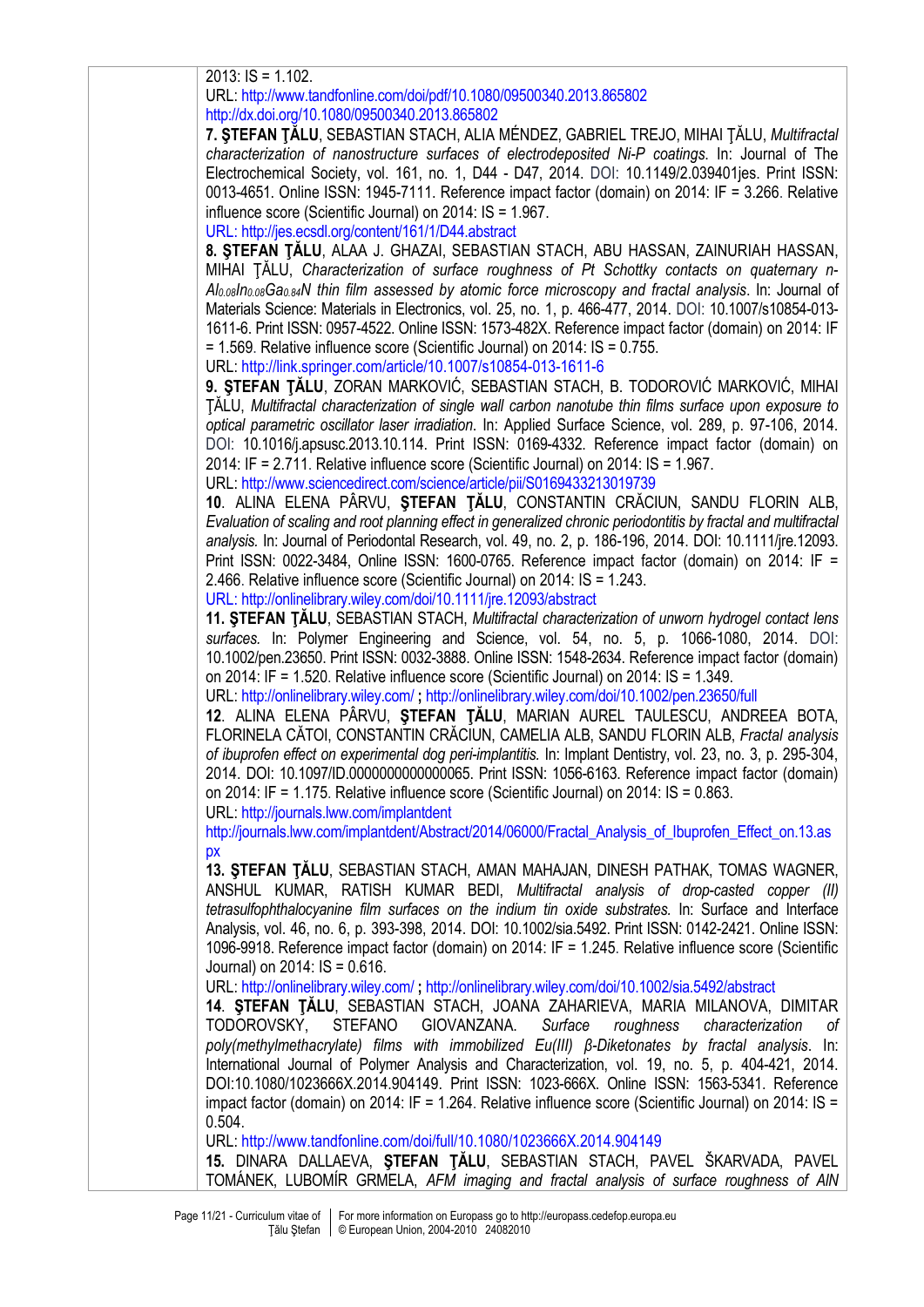*epilayers on sapphire substrates.* În: Applied Surface Science, vol. 312, p. 81-86, 2014. DOI: 10.1016/ j.apsusc.2014.05.086. Print ISSN: 0169-4332. Reference impact factor (domain) on 2014: IF = 2.711. Relative influence score (Scientific Journal) on 2014: IS = 1.967.

URL: http://www.sciencedirect.com/science/article/pii/S0169433214011039

**16.** BIANCA SZABO, **ŞTEFAN ŢĂLU**, CARMEN A. LUPAŞCU, *Application of fractal dimension in analysis of human retinal images in malignant choroidal melanoma patients.* In: Sylwan Journal, vol. 158, no. 7, p. 1-10, 2014. Print ISSN: ISSN: 0039-7660. Reference impact factor (domain) on 2014: IF = 0.322. Relative influence score (Scientific Journal) on 2014: IS = 0.057.

URL: http://sylwan.ibles.org/archive.php?v=158&i=7

http://sylwan.ibles.org/syl/search.php?searchQuery=Bianca Szabo, Stefan Ta, Carmen A. Lupascu&search=search

**17. ŞTEFAN ŢĂLU**, SEBASTIAN STACH, AMAN MAHAJAN, DINESH PATHAK, TOMAS WAGNER, ANSHUL KUMAR, RATISH KUMAR BEDI, MIHAI ŢĂLU, *Multifractal characterization of water soluble copper phthalocyanine based films surfaces.* In: Electronic Materials Letters, vol. 10, no. 4, p. 719- 730, 2014. DOI: 10.1007/s13391-013-3270-4. Print ISSN: 1738-8090. Electronic ISSN: 2093-6788. Reference impact factor (domain) on 2014: IF = 1.980. Relative influence score (Scientific Journal) on 2014:  $IS = 0.668$ .

URL: http://link.springer.com/article/10.1007/s13391-013-3270-4

**18**. **ŞTEFAN ŢĂLU**, SEBASTIAN STACH, JOANA ZAHARIEVA, MIROSLAVA GETSOVA, DENITSA ELENKOVA, MARIA MILANOVA, *Micromorphology characterization of SiO2-based composite thin films with immobilized terbium(III) complex*. In: International Journal of Polymer Analysis and Characterization, vol. 19, no. 7, p. 648-660, 2014. DOI: 10.1080/1023666X.2014.953749. Print ISSN: 1023-666X. Online ISSN: 1563-5341. Reference impact factor (domain) on 2014: IF = 1.264. Relative influence score (Scientific Journal) on 2014: IS = 0.504.

URL: http://www.tandfonline.com/doi/full/10.1080/1023666X.2014.953749

**19**. DENITSA ELENKOVA, JOANA ZAHARIEVA, MIROSLAVA GETSOVA, ILIA MANOLOV, MARIA MILANOVA, SEBASTIAN STACH, **ŞTEFAN ŢĂLU**, *Morphology and optical properties of SiO2-Based composite thin films with immobilized Terbium(III) complex with a biscoumarin derivative*. In: International Journal of Polymer Analysis and Characterization, vol. 20, no. 1, p. 42-56, 2015. DOI: 10.1080/1023666X.2014.955400. Print ISSN: 1023-666X. Online ISSN: 1563-5341. Reference impact factor (domain) on 2015: IF = 1.264. Relative influence score (Scientific Journal) on 2014: IS = 0.462. URL: http://www.tandfonline.com/doi/full/10.1080/1023666X.2014.955400

**20**. **ŞTEFAN ŢĂLU**, SEBASTIAN STACH, SANDU FLORIN ALB, MARCO SALERNO, *Multifractal characterization of a dental restorative composite after air-polishing*. In: Chaos, Solitons & Fractals, vol. 71, p. 7–13, 2015. DOI: 10.1016/j.chaos.2014.11.009. ISSN: 0960-0779. Reference impact factor (domain) on 2015: IF = 1.448. Relative influence score (Scientific Journal) on 2015: IS =0.807. URL: http://www.sciencedirect.com/science/article/pii/S0960077914001994

**21**. **ŞTEFAN ŢĂLU**, SEBASTIAN STACH, TIJANA LAINOVIĆ, MARKO VILOTIĆ, LARISA BLAŽIĆ, SANDU FLORIN ALB, DAMIR KAKAŠ, *Surface roughness and morphology of dental nanocomposites polished by four different procedures evaluated by a multifractal approach.* In: Applied Surface Science, vol. 330, p. 20-29, 2015. DOI: 10.1016/j.apsusc.2014.12.120. Print ISSN: 0169-4332. Reference impact factor (domain) on 2015: IF = 2.711. Relative influence score (Scientific Journal) on 2015: IS = 1.488. URL: http://www.sciencedirect.com/science/article/pii/S0169433214028463

**22**. **ŞTEFAN ŢĂLU**, SEBASTIAN STACH, VIVIAN SUEIRAS, NOËL MARYSA ZIEBARTH, *Fractal analysis of AFM images of the surface of Bowman's membrane of the human cornea*. In: Annals of Biomedical Engineering, vol. 43, no. 4, p. 906-916, 2015. DOI: 10.1007/s10439-014-1140-3. Print ISSN: 0090-6964. Online ISSN: 1573-9686. Reference impact factor (domain) on 2015: IF = 3.195. Relative influence score (Scientific Journal) on 2015: IS = 1.801.

URL: http://link.springer.com/article/10.1007%2Fs10439-014-1140-3#

**23**. **ŞTEFAN ŢĂLU**, SEBASTIAN STACH, SHAHOO VALEDBAGI, S. MOHAMMAD ELAHI, REZA BAVADI, *Surface morphology of titanium nitride thin films synthesised by DC reactive magnetron sputtering.* In: Materials Science-Poland, vol. 33, no. 1, p. 137-143, 2015. DOI: 10.1515/msp-2015-0010. Print ISSN: 2083-1331. Online ISSN: 2083-134X. Reference impact factor (domain) on 2015: IF = 0.507. Relative influence score (Scientific Journal) on 2015: IS = 0.260.

URL: http://www.materialsscience.pwr.wroc.pl/ ; URL: http://www.degruyter.com/

**24**. SEBASTIAN STACH, DINARA DALLAEVA, **ŞTEFAN ŢĂLU**, PAVEL KASPAR, PAVEL TOMÁNEK, STEFANO GIOVANZANA, LUBOMÍR GRMELA, *Morphological features in aluminum nitride epilayers prepared by magnetron sputtering*. In: Materials Science-Poland, vol. 33, no. 1, p. 175-184, 2015. DOI: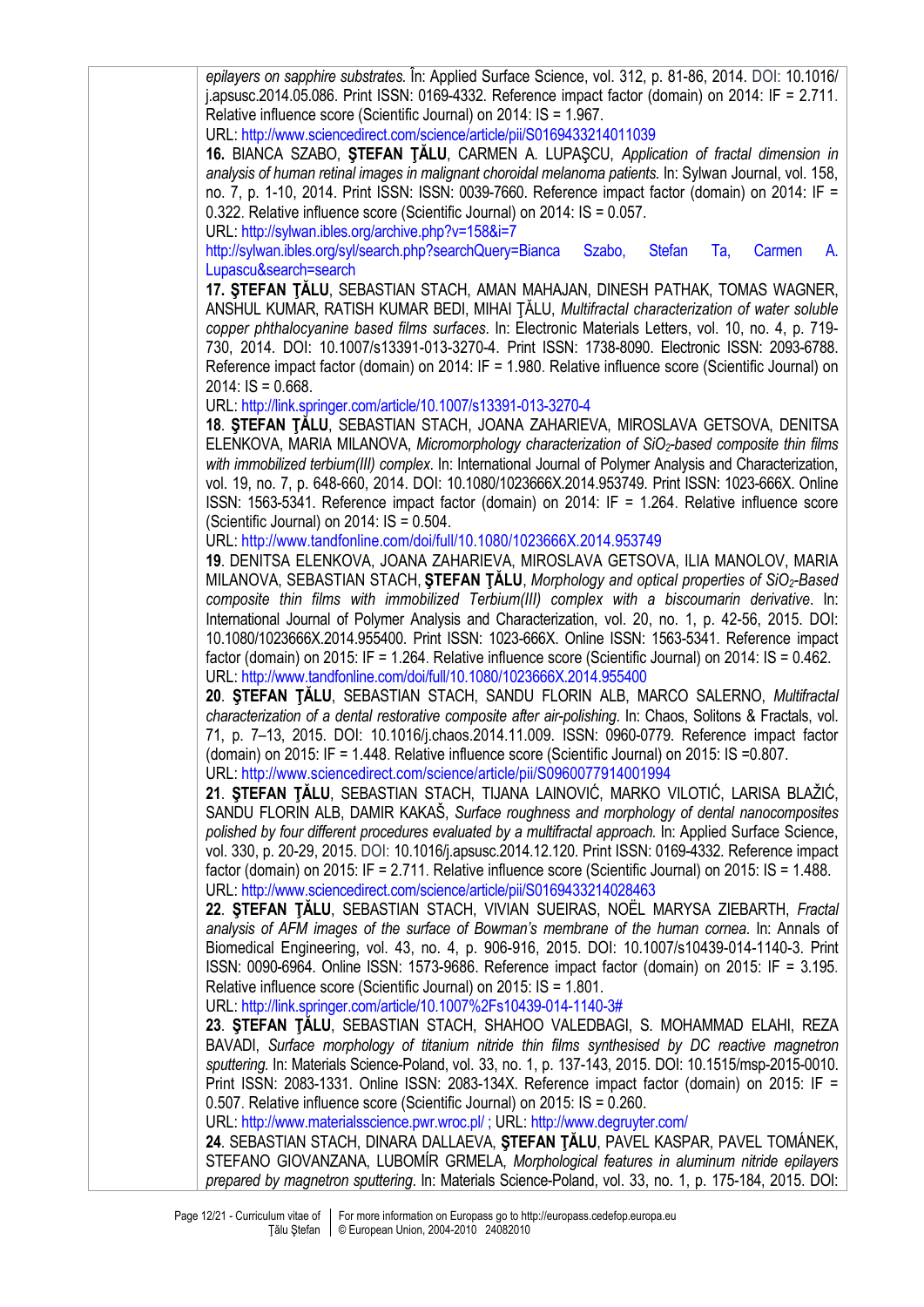10.1515/msp-2015-0036. Print ISSN: 2083-1331. Online ISSN: 2083-134X. Reference impact factor (domain) on 2014: IF = 0.507. Relative influence score (Scientific Journal) on 2015: IS = 0.260. URL: http://www.materialsscience.pwr.wroc.pl/ ; URL: http://www.degruyter.com/

**25**. MARIOARA MOLDOVAN, DOINA PRODAN, VIOLETA POPESCU, CRISTINA PREJMEREAN, CODRUTA SAROȘI, MONICA SAPLONŢAI, **ȘTEFAN ȚĂLU**, EUGENIU VASILE, *Structural and morphological properties of HA-ZnO powders prepared for biomaterials*. In: Open Chemistry, vol. 13, no. 1, p. 725-733, 2015. DOI: 10.1515/chem-2015-0083. ISSN: 2391-5420. Reference impact factor (domain) on 2013: IF = 1.329. Relative influence score (Scientific Journal) on 2013: IS = 0.757. URL: http://www.materialsscience.pwr.wroc.pl/; URL: http://www.degruyter.com/

**26**. Y. REYES-VIDAL, R. SUAREZ-ROJAS, C. RUIZ, J. TORRES, **ŞTEFAN ŢĂLU**, ALIA MÉNDEZ, GABRIEL TREJO, *Electrodeposition, characterization, and antibacterial activity of zinc/silver particle composite coatings.* In: Applied Surface Science, vol. 342, p. 34-41, 2015. DOI: 10.1016/j.apsusc.2015.03.037. Print ISSN: 0169-4332. Reference impact factor (domain) on 2014: IF = 2.711. Relative influence score (Scientific Journal) on 2015: IS = 1.488.

URL: http://www.sciencedirect.com/science/article/pii/S0169433215006042

**27**. **ŞTEFAN ŢĂLU**, SEBASTIAN STACH, TAYEBEH GHODSELAHI, ATEFEH GHADERI, SHAHRAM SOLAYMANI, ARASH BOOCHANI, ŻANETA GARCZYK, *Topographic characterization of Cu–Ni NPs @ a-C:H films by AFM and multifractal analysis.* In: Journal of Physical Chemistry B, vol. 119, no. 17, p. 5662–5670, 2015. DOI: 10.1021/acs.jpcb.5b00042. Print Edition ISSN: 1520-6106. Web Edition ISSN: 1520-5207. Reference impact factor (domain) on 2015: IF = 3.302. Relative influence score (Scientific Journal) on 2015: IS = 1.732.

URL: http://pubs.acs.org/doi/abs/10.1021/acs.jpcb.5b00042

**28**. **ŞTEFAN ŢĂLU**, SEBASTIAN STACH, SHAHRAM SOLAYMANI, ROSTAM MORADIAN, ATEFEH GHADERI, MOHAMMAD REZA HANTEHZADEH, SEYED MOHAMMAD ELAHI, ŻANETA GARCZYK, SARA IZADYAR, *Multifractal Spectra of Atomic Force Microscope Images of Cu/Fe Nanoparticles Based Films Thickness*. In: Journal of Electroanalytical Chemistry, vol. 749, p. 31-41, 2015. DOI: 10.1016/j.jelechem.2015.04.009. Print ISSN: 1572-6657. Reference impact factor (domain) on 2015: IF = 2.729. Relative influence score (Scientific Journal) on 2015: IS = 1.113. URL: http://www.sciencedirect.com/science/article/pii/S1572665715001745

**29**. SEBASTIAN STACH, ŻANETA GARCZYK, **ŞTEFAN ŢĂLU**, SHAHRAM SOLAYMANI, ATEFEH GHADERI, ROSTAM MORADIAN, NEGIN BERYANI NEZAFAT, SEYED MOHAMMAD ELAHI, HEDIEH GHOLAMALI, *Stereometric Parameters of the Cu/Fe NPs Thin Films*. In: The Journal of Physical Chemistry C, vol. 119, no. 31, p. 17887-17898, 2015. DOI: 10.1021/acs.jpcc.5b04676. Print Edition ISSN: 1932-7447. Web Edition ISSN: 1932-7455. Reference impact factor (domain) on 2015: IF = 4.772. Relative influence score (Scientific Journal) on 2015: IS = 2.811.

URL: http://pubs.acs.org/doi/abs/10.1021/acs.jpcc.5b04676

**30**. **ŞTEFAN ŢĂLU**, DAN MIHAI CĂLUGĂRU, CARMEN ALINA LUPAŞCU, *Characterisation of human non-proliferative diabetic retinopathy using the fractal analysis*. In: International Journal of Ophthalmology (English edition*)*, vol. 8, no. 4, p. 770-776, 2015. DOI:10.3980/j.issn.2222- 3959.2015.04.23. Print Edition ISSN: 2222-3959. Web Edition ISSN: 2227-4898. Reference impact factor (domain) on 2015: IF = 0.705. Relative influence score (Scientific Journal) on 2015: IS = 0.278. URL: http://www.ijo.cn/gjyken/ch/reader/issue\_list.aspx

**31**. **ŞTEFAN ŢĂLU**, NIRANJAN PATRA, MARCO SALERNO, *Micromorphological characterization of polymer-oxide nanocomposite thin films by atomic force microscopy and fractal geometry analysis.* In: Progress in Organic Coatings, vol. 89, p. 50-56, 2015. DOI: 10.1016/j.porgcoat.2015.07.024. ISSN: 0300-9440. Reference impact factor (domain) on 2015: IF = 2.358. Relative influence score (Scientific Journal) on 2015: IS = 1.580.

URL: http://www.sciencedirect.com/science/article/pii/S0300944015300679

**32**. SHIKHGASAN RAMAZANOV, **ŞTEFAN ŢĂLU**, DINARA SOBOLA, SEBASTIAN STACH, GUSEYN RAMAZANOV, *Epitaxy of silicon carbide on silicon: Micromorphological analysis of growth surface evolution.* In: Superlattices and Microstructures, vol. 86, p. 395-402, 2015. DOI:10.1016/j.spmi.2015.08.007. ISSN: 0749-6036. Reference impact factor (domain) on 2015: IF = 2.097. Relative influence score (Scientific Journal) on 2015: IS = 0.856.

URL: http://www.sciencedirect.com/science/article/pii/S074960361530149X

**33**. **ŞTEFAN ŢĂLU**, SEBASTIAN STACH, BORIS KLAIĆ, TEA MIŠIĆ, JADRANKA MALINA, ASJA ČELEBIĆ, *Morphology of Co-Cr-Mo dental alloy surfaces polished by three different mechanical procedures*. In: Microscopy Research and Technique, vol. 78, p. 831-839, 2015. DOI: 10.1002/jemt.22547. Print ISSN: 1059-910X. Online ISSN: 1097-0029. Reference impact factor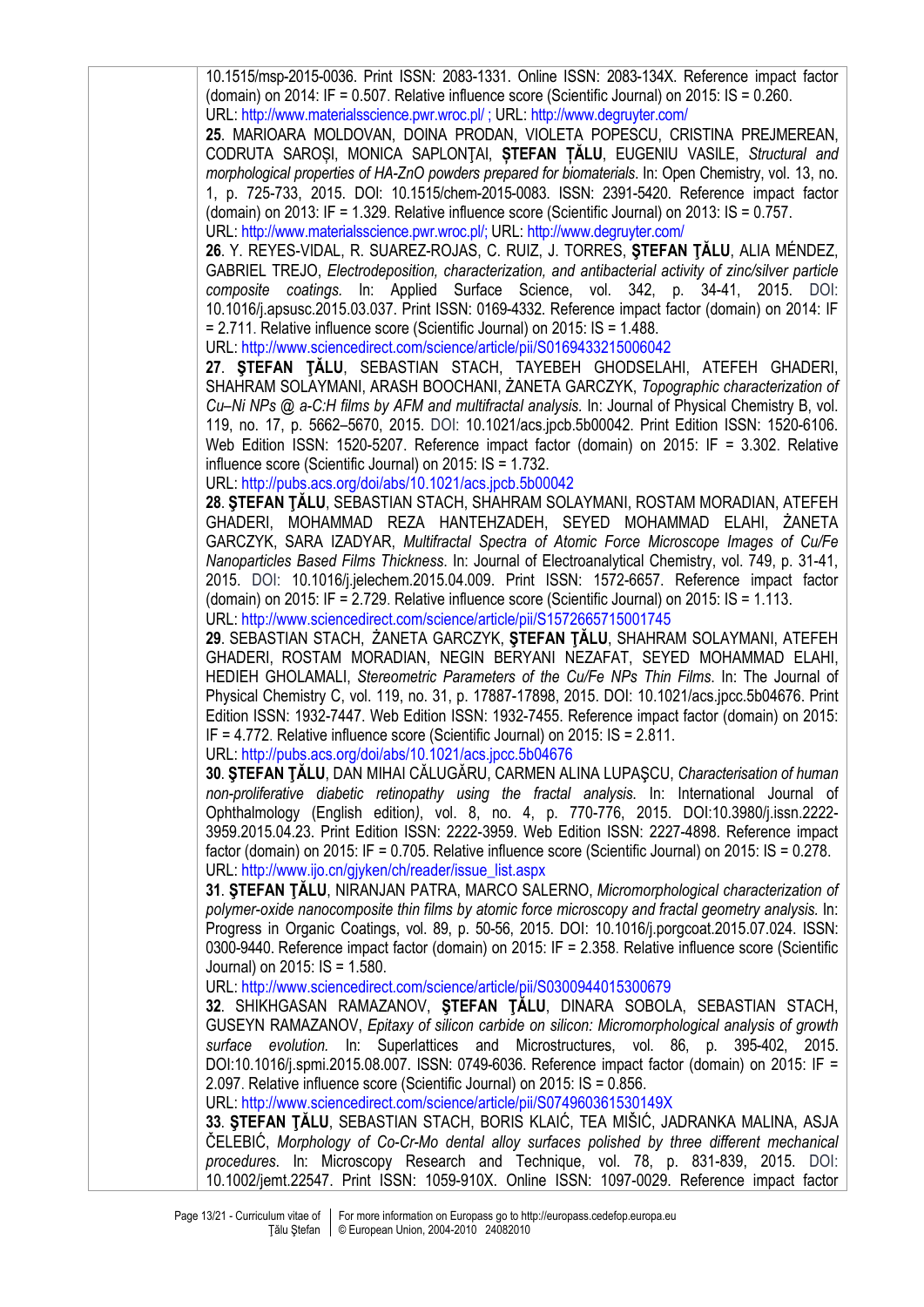(domain) on 2015: IF = 1.154. Relative influence score (Scientific Journal) on 2015: IS = 0.533. URL: http://onlinelibrary.wiley.com/doi/10.1002/jemt.22547/abstract

**34**. SOFIA BEREZINA, ALLA ALEXANDROVNA IL'ICHEVA, LYUDMILA IVANOVNA PODZOROVA, **STEFAN TALU**, *Surface micromorphology of dental composites [CE-TZP] - [AL<sub>2</sub>O<sub>3</sub>] with Ca<sup>+2</sup> modifier*. In: Microscopy Research and Technique, vol. 78, p. 840-846, 2015. DOI: 10.1002/jemt.22548. Print ISSN: 1059-910X. Online ISSN: 1097-0029. Reference impact factor (domain) on 2015: IF = 1.154. Relative influence score (Scientific Journal) on 2015: IS = 0.533. URL: http://onlinelibrary.wiley.com/doi/10.1002/jemt.22548/abstract

**35. ŞTEFAN ŢĂLU**, SEBASTIAN STACH, DAVOOD RAOUFI, FAYEGH HOSSEINPANAHI, *Film thickness efect on fractality of tin-doped In2O3 thin films.* In: Electronic Materials Letters, vol. 11, no. 5, p. 749-757, 2015. DOI: 10.1007/s13391-015-4280-1. Print ISSN: 1738-8090. Electronic ISSN: 2093- 6788. Reference impact factor (domain) on 2015: IF = 1.980. Relative influence score (Scientific Journal) on 2015: IS = 0,668.

URL: http://link.springer.com/article/10.1007/ s13391-015-4280-1

**36. ŞTEFAN ŢĂLU**, MIROSLAW BRAMOWICZ, SLAWOMIR KULESZA, AZIZOLLAH SHAFIEKHANI, ATEFEH GHADERI, FATEMEH MASHAYEKHI, SHAHRAM SOLAYMANI, *Microstructure and Tribological Properties of FeNPs@a-C:H Films by Micromorphology Analysis and Fractal Geometry.*  In: Industrial & Engineering Chemistry Research, vol. 54, no. 33, p. 8212-8218, 2015. DOI: 10.1021/acs.iecr.5b02449. Print Edition ISSN: 0888-5885. Web Edition ISSN: 1520-5045. Reference impact factor (domain) on 2015: IF = 2.587. Relative influence score (Scientific Journal) on 2015: IS = 1.911.

URL: http://pubs.acs.org/doi/abs/10.1021/acs.iecr.5b02449

**37**. **ŞTEFAN ŢĂLU**, CRISTINA VLĂDUŢIU, CARMEN ALINA LUPAŞCU, *Characterization of human retinal vessel arborisation in normal and amblyopic eyes using multifractal analysis*. In: International Journal of Ophthalmology (English edition*)*, vol. 8, no. 5, p. 996-1002, 2015. DOI: 10.3980/j.issn.2222- 3959.2015.05.26. Print Edition ISSN: 2222-3959. Web Edition ISSN: 2227-4898. Reference impact factor (domain) on 2015: IF = 0.705. Relative influence score (Scientific Journal) on 2015: IS = 0.278. URL: http://www.ijo.cn/en\_publish/2015/5/20150526.pdf

**38**. **ŞTEFAN ŢĂLU**, SEBASTIAN STACH, SHAHOO VALEDBAGI, REZA BAVADI, S. MOHAMMAD ELAHI, MIHAI ŢĂLU, *Multifractal characteristics of titanium nitride thin films.* In: Materials Science-Poland, vol. 33, no. 3, p. 541-548, 2015. DOI: 10.1515/msp-2015-0086. Print ISSN: 2083-1331. Online ISSN: 2083-134X. Reference impact factor (domain) on 2015: IF = 0.507. Relative influence score (Scientific Journal) on 2015: IS = 0.22.

URL: http://www.materialsscience.pwr.wroc.pl/ ; URL: http://www.degruyter.com/

**39**. **ŞTEFAN ŢĂLU**, KRZYSZTOF STĘPIEŃ, MUSTAFA OGUZHAN CAGLAYAN, *Topographic characterization of unworn contact lenses assessed by atomic force microscopy and wavelet transform*. In: Microscopy Research and Technique, vol. 78, p. 1026-1031, 2015. DOI: 10.1002/jemt.22580. Print ISSN: 1059-910X. Online ISSN: 1097-0029. Reference impact factor (domain) on 2015: IF = 1.154. Relative influence score (Scientific Journal) on 2015: IS = 0.533. URL: http://onlinelibrary.wiley.com/doi/10.1002/jemt.22580/abstract

**40.** ALI ARMAN, **ŞTEFAN ŢĂLU**, CARLOS LUNA, AZIN AHMADPOURIAN, MOSAYEB NASERI, MEHRDAD MOLAMOHAMMADI, *Micromorphology characterization of copper thin films by AFM and fractal analysis.* In: Journal of Materials Science: Materials in Electronics, vol. 26, no. 12, p. 9630-9639, 2015. DOI: 10.1007/s10854-015-3628-5. Print ISSN: 0957-4522. Online ISSN: 1573-482X. Reference impact factor (domain) on 2015: IF = 1.569. Relative influence score (Scientific Journal) on 2015: IS = 0.755.

URL: http://link.springer.com/article/10.1007/s10854-015-3628-5

**41**. ALIA MÉNDEZ, YOLANDA REYES, GABRIEL TREJO, KRZYSZTOF STĘPIEŃ, **ŞTEFAN ŢĂLU**, *Micromorphological characterization of zinc/silver particle composite coatings*. In: Microscopy Research and Technique, vol. 78, no. 12, p. 1082-1089, 2015. DOI: 10.1002/jemt.22588. Print ISSN: 1059-910X. Online ISSN: 1097-0029. Reference impact factor (domain) on 2015: IF = 1.154. Relative influence score (Scientific Journal) on 2015: IS = 0.533.

URL: http://onlinelibrary.wiley.com/doi/10.1002/jemt.22588/abstract

**42. ŞTEFAN ŢĂLU**, MIROSLAW BRAMOWICZ, SLAWOMIR KULESZA, SHAHRAM SOLAYMANI, AZIZOLLAH SHAFIKHANI, ATEFEH GHADERI, MOHAMMAD AHMADIRAD, *Gold Nanoparticles Embedded in Carbon Film: Micromorphology Analysis.* In: Journal of Industrial and Engineering Chemistry, vol. 35, p. 158-166, 2016. DOI: 10.1016/j.jiec.2015.12.029. Print Edition ISSN: 1226-086X. Reference impact factor (domain) on 2015: IF = 3.512. Relative influence score (Scientific Journal) on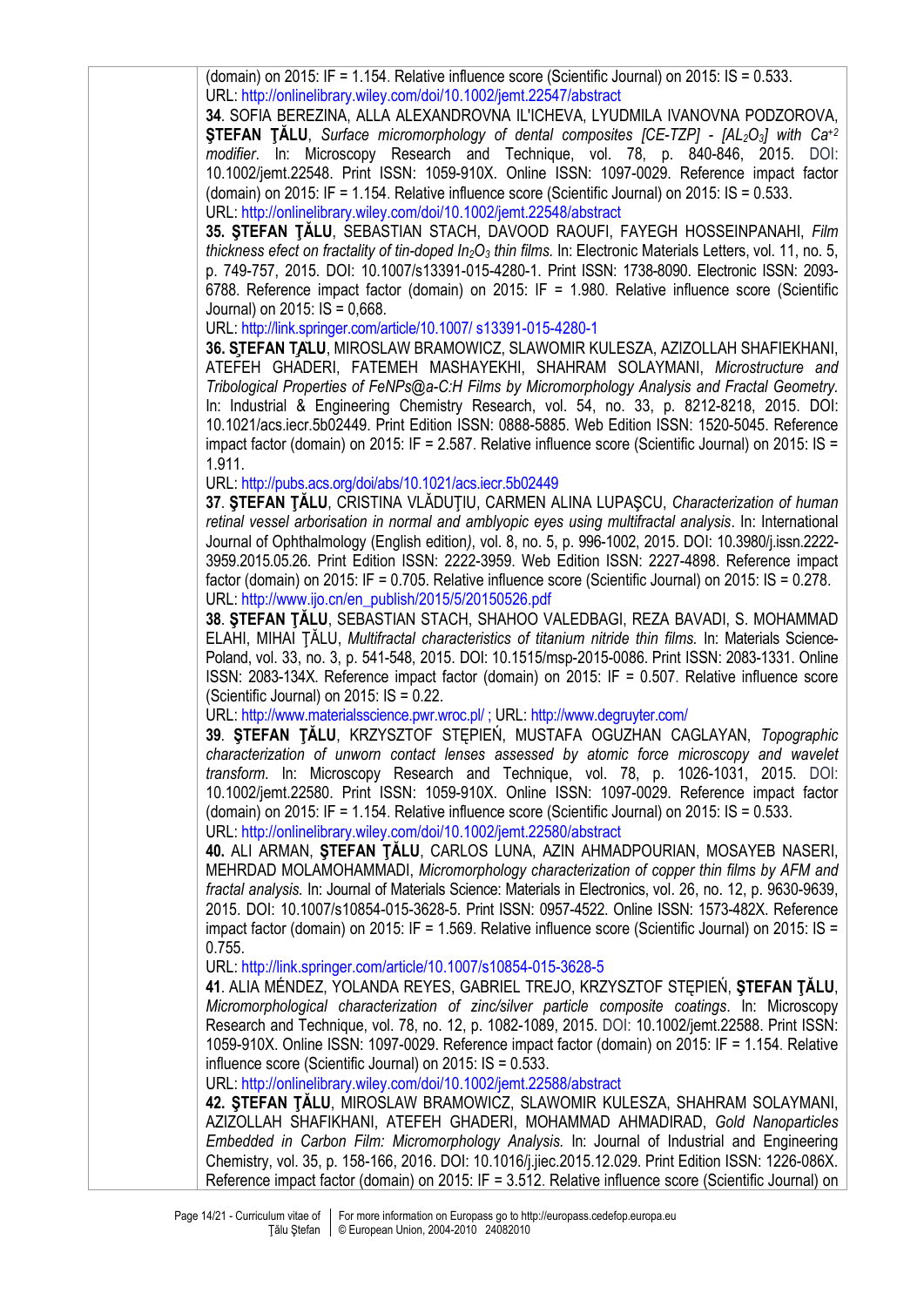2015: IS = 1.451.

URL: http://www.sciencedirect.com/science/article/pii/S1226086X1500578X

**43**. **ŞTEFAN ŢĂLU**, SHAHRAM SOLAYMANI, MIROSLAW BRAMOWICZ, NAIMEH NASERI, SLAWOMIR KULESZA, ATEFEH GHADERI, *Surface micromorphology and fractal geometry of Co/CP/X (X = Cu, Ti, SM and Ni) nanoflake electrocatalysts*. In: RSC Advances, vol. 6, pp. 27228 - 27234, 2016. DOI: 10.1039/C6RA01791F. ISSN: 2046-2069. Reference impact factor (domain) on 2015: IF = 3.84. Relative influence score (Scientific Journal) on 2015: IS = 2.204.

URL: http://pubs.rsc.org/en/content/articlelanding/2016/ra/c6ra01791f/Unauth#divAbstract

**44**. **ŞTEFAN ŢĂLU**, SEBASTIAN STACH, MAGDALENA KACZMARSKA, MARIA FORNAL, TOMASZ GRODZICKI, WŁADYSŁAW POHORECKI, KVETOSLAVA BURDA, *Multifractal characterization of morphology of human red blood cells membrane skeleton*. In: Journal of Microscopy, vol. 262, Issue 1, pp. 59-72, 2016. DOI: 10.1111/jmi.12342. Print ISSN: 0022-2720. Online ISSN: 1365-2818. Reference impact factor (domain) on 2015: IF = 2.331. Relative influence score (Scientific Journal) on 2015: IS = 1.289.

URL: http://onlinelibrary.wiley.com/wol1/doi/10.1111/jmi.12342/abstract

**45. ŞTEFAN ŢĂLU**, MIROSLAW BRAMOWICZ, SLAWOMIR KULESZA, SHAHRAM SOLAYMANI, ATEFEH GHADERI, LAYA DEJAM, ARASH BOOCHANI, SEYED MOHAMMAD ELAHI, *Microstructure and micromorphology of ZnO thin films: case study on Al doping and annealing effects.*  In: Superlattices and Microstructures, vol. 93, p. 109-121, 2016. DOI: 10.1016/j.spmi.2016.03.003. ISSN: 0749-6036. Reference impact factor (domain) on 2015: IF = 2.097. Relative influence score (Scientific Journal) on 2015: IS = 0.856.

URL: http://www.sciencedirect.com/science/article/pii/S0749603616300969

**46**. **ŞTEFAN ŢĂLU**, ROSALÍA CONTRERAS–BULNES, ILYA A. MOROZOV, LAURA EMMA RODRÍGUEZ-VILCHIS, GONZALO MONTOYA-AYALA, *Surface nanomorphology of human dental enamel irradiated with an Er:YAG laser*. In: Laser Physics, vol. 26, no. 2, article id. 025601, 2016. DOI: 10.1088/1054-660X/26/2/025601. Print ISSN: 1054-660X. Online ISSN: 1555-6611. Reference impact factor (domain) on 2015: IF = 1.032. Relative influence score (Scientific Journal) on 2015: IS = 0.611.

URL: http://iopscience.iop.org/article/10.1088/1054-660X/26/2/025601/meta

**47**. SEBASTIAN STACH, WIKTORIA SAPOTA, ZYGMUNT WRÓBEL, **ŞTEFAN ŢĂLU**, *Assessment of possibilities of ceramic biomaterial fracture surface reconstruction using laser confocal microscopy and long working distance objective lenses*. În: Microscopy Research and Technique, 2016. DOI: 10.1002/jemt.22641. Print ISSN: 1059-910X. Online ISSN: 1097-0029. Reference impact factor (domain) on 2015: IF = 1.154. Relative influence score (Scientific Journal) on 2015: IS = 0.533. URL: http://onlinelibrary.wiley.com/doi/10.1002/jemt.22641/abstract

**48**. **ŞTEFAN ŢĂLU**, SHAHRAM SOLAYMANI, MIROSLAW BRAMOWICZ, SLAWOMIR KULESZA, ATEFEH GHADERI, SAMANEH SHAHPOURI, SEYED MOHAMMAD ELAHI, *Effect of electric field* 

*direction and substrate roughness on three-dimensional self-assembly growth of copper oxide nanowires.* In: Journal of Materials Science: Materials in Electronics, published by Springer, vol. 27, nr. 9, p. 9272-9277, 2016. DOI: 10.1007/s10854-016-4965-8. Print ISSN: 0957-4522. Online ISSN: 1573- 482X. Reference impact factor (domain) on 2015: IF = 1.569. Relative influence score (Scientific Journal) on 2015: IS = 0.755.

URL: http://link.springer.com/article/10.1007/s10854-016-4965-8

**49. ŞTEFAN ŢĂLU**, MIROSLAW BRAMOWICZ, SLAWOMIR KULESZA, ATEFEH GHADERI, VALI DALOUJI, SHAHRAM SOLAYMANI, ZAHRA KHALAJ, *Microstructure and micromorphology of Cu/Co nanoparticles: Surface texture analysis.* In: Electronic Materials Letters, published by The Korean Institute of Metals and Materials, vol. 12, no. 5, p. 580-588, 2016. DOI: 10.1007/s13391-016-6036-y. Print ISSN: 0957-4522. Online ISSN: 1573-482X. Reference impact factor (domain) on 2015: IF = 1.569. Relative influence score (Scientific Journal) on 2015: IS = 0.755. URL: http://link.springer.com/article/10.1007/s13391-016-6036-y

**50. ŞTEFAN ŢĂLU**, MIROSLAW BRAMOWICZ, SLAWOMIR KULESZA, ATEFEH GHADERI, SHAHRAM SOLAYMANI, HADI SAVALONI, REZA BABAEE, *Micromorphology analysis of specific 3-D surface texture of silver chiral nanoflower sculptured structures.* In: Journal of Industrial and Engineering Chemistry, published by Elsevier, vol. 43, p. 164-169, 2016. DOI: 10.1016/j.jiec.2016.08.003. Print Edition ISSN: 1226-086X. Reference impact factor (domain) on: IF = 3.512. Relative influence score (Scientific Journal) on 2015: IS = 1.451.

URL: http://www.sciencedirect.com/science/article/pii/S1226086X16302568

**51**. **ŞTEFAN ŢĂLU**, CARLOS LUNA, AZIN AHMADPOURIAN, AMINE ACHOUR, ALI ARMAN, SIRVAN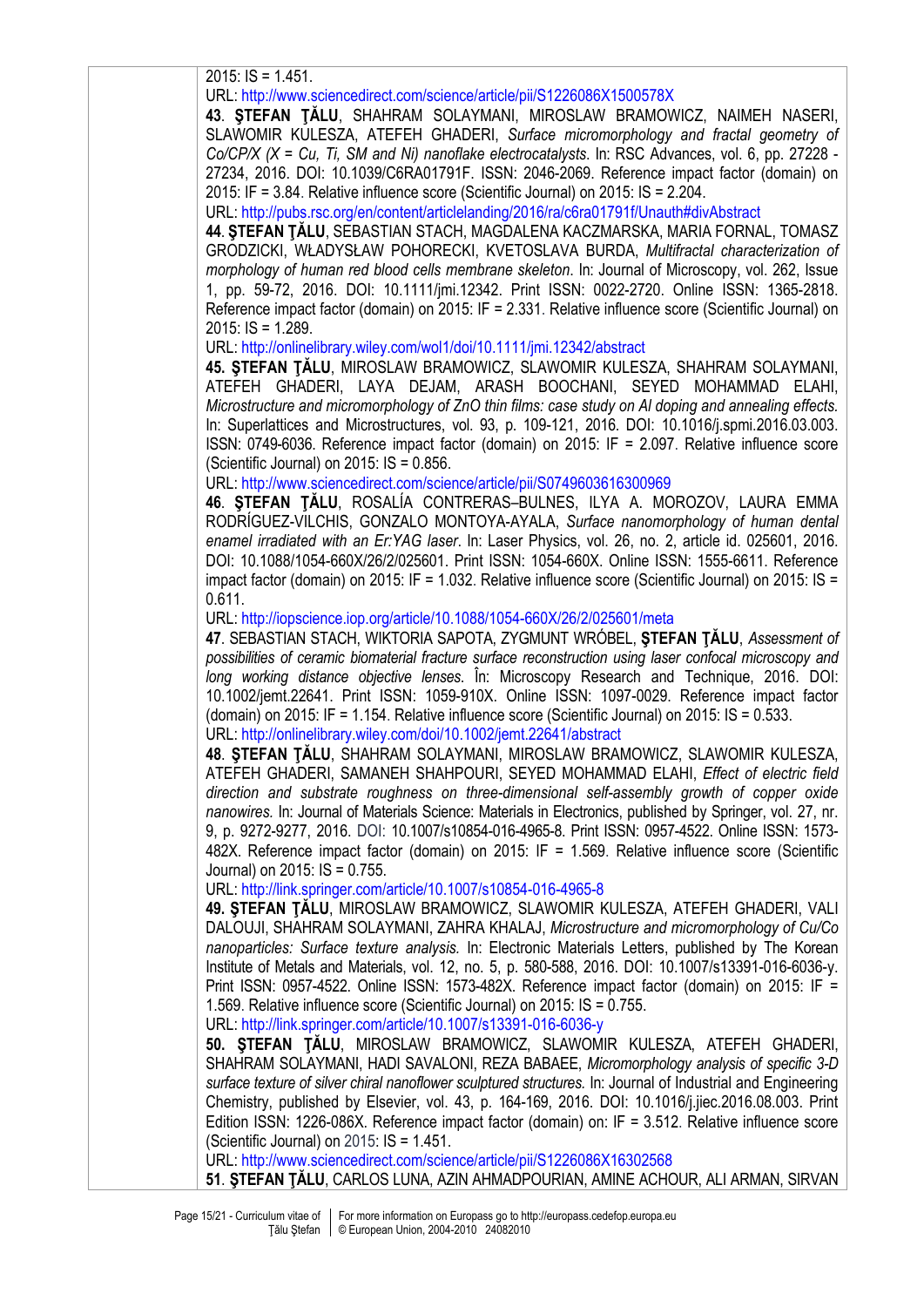NADERI, NADER GHOBADI, SEBASTIAN STACH, BEHROZ SAFIBONAB, *Micromorphology and Fractal Analysis of Nickel-Carbon Composite Thin Films.* In: Journal of Materials Science: Materials in Electronics, published by Springer, vol. 27, no. 11, p. 11425-11431, 2016. DOI: 10.1007/s10854-016- 5268-9. Print ISSN: 0957-4522. Online ISSN: 1573-482X. Reference impact factor (domain) on 2015: IF = 1.569. Relative influence score (Scientific Journal) on 2015: IS = 0.755.

URL: http://link.springer.com/article/10.1007%2Fs10854-016-5268-9

**52**. **ŞTEFAN ŢĂLU**, MIROSLAW BRAMOWICZ, SLAWOMIR KULESZA, ATEFEH GHADERI, VALI DALOUJI, SHAHRAM SOLAYMANI, MAHBOUBEH FATHI KENARI, MAHMOOD GHORANNEVISS, *Fractal features and surface micromorphology of diamond nanocrystals*. In: Journal of Microscopy, published by John Wiley & Sons, vol. 264, no. 2, pp. 143-152, 2016. DOI: 10.1111/jmi.12422. Print ISSN: 0022-2720. Online ISSN: 1365-2818. Reference impact factor (domain) on 2015: IF = 2.331. Relative influence score (Scientific Journal) on 2015: IS = 1.289.

URL: http://onlinelibrary.wiley.com/wol1/doi/10.1111/jmi.12422/abstract

**53**. **ŞTEFAN ŢĂLU**, MIROSLAW BRAMOWICZ, SLAWOMIR KULESZA, TIJANA LAINOVIĆ, MARKO VILOTIĆ, LARISA BLAŽIĆ, *Influence of the artificial saliva storage on 3-D surface texture characteristics of contemporary dental nanocomposites*. In: Journal of Microscopy, published by John Wiley & Sons, vol. 264, no. 2, pp. 198-206, 2016. DOI: 10.1111/jmi.12432. Print ISSN: 0022-2720. Online ISSN: 1365-2818. Reference impact factor (domain) on 2015: IF = 2.331. Relative influence score (Scientific Journal) on 2015: IS = 1.289.

URL: http://onlinelibrary.wiley.com/doi/10.1111/jmi.12432/full

**54**. **ŞTEFAN ŢĂLU**, MIROSLAW BRAMOWICZ, SLAWOMIR KULESZA, VALI DALOUJI, SHAHRAM SOLAYMANI, SHAHOO VALEDBAGI, *Fractal features of carbon–nickel composite thin films*. In: Microscopy Research and Technique, published by John Wiley & Sons, vol. 79, no. 12, p. 1208-1213, 2016. DOI: 10.1002/jemt.22779. Print ISSN: 1059-910X. Online ISSN: 1097-0029. Reference impact factor (domain) on 2015: IF = 1.154. Relative influence score (Scientific Journal) on 2015: IS = 0.533. URL: http://onlinelibrary.wiley.com/doi/10.1002/jemt.22779/full

**55**. SEBASTIAN STACH, WIKTORIA SAPOTA, **ŞTEFAN ŢĂLU**, AZIN AHMADPOURIAN, CARLOS LUNA, NADER GHOBADI, ALI ARMAN, MOHSEN GANJI, *3D Surface stereometry studies of*  sputtered TiN thin films obtained at different substrate temperatures. In: Journal of Materials Science: Materials in Electronics, published by Springer, vol. 28, no. 2, p. 2113 - 2122, 2017. DOI: 10.1007/s10854-016-5774-9. Print ISSN: 0957-4522. Online ISSN: 1573-482X. Reference impact factor (domain) on 2016: IF = 1.798. Relative influence score (Scientific Journal) on 2016: IS = 0,603. URL: http://link.springer.com/article/10.1007/s10854-016-5774-9

**56**. **ŞTEFAN ŢĂLU**, SEBASTIAN STACH, DAN MIHAI CĂLUGĂRU, CARMEN ALINA LUPAŞCU, SIMONA DELIA NICOARĂ, *Analysis of normal human retinal vascular network architecture using multifractal geometry*. In: International Journal of Ophthalmology (English edition*)*, published by IJO Press Co., vol. 10, no. 3, p. 434-438, 2017. DOI:10.18240/ijo.2017.03.17. Print Edition ISSN: 2222- 3959. Web Edition ISSN: 2227-4898. Reference impact factor (domain) on 2016: IF = 0.939. Relative influence score (Scientific Journal) on 2016: IS = 0.383.

URL: http://www.ijo.cn/en\_publish/2017/3/20170317.pdf

**57.** NAIMEH NASERI, SHAHRAM SOLAYMANI, ATEFEH GHADERI, MIROSLAW BRAMOWICZ, SLAWOMIR KULESZA, **ŞTEFAN ŢĂLU**, MOHAMMAD POURREZA, SHAHNAZ GHASEMI, *Microstructure, morphology and electrochemical properties of Co nanoflake water oxidation electrocatalyst at micro- and nanoscale***.** In: RSC Advances, published by Royal Society of Chemistry, vol. 7, pp. 12923-12930, 2017. DOI: 10.1039/c6ra28795f. ISSN: 2046-2069. Reference impact factor (domain) on 2016: IF = 3.289. Relative influence score (Scientific Journal) on 2016: IS = 1.826. URL: http://pubs.rsc.org/en/content/articlepdf/2017/ra/c6ra28795f

**58. ŞTEFAN ŢĂLU**, MIROSLAW BRAMOWICZ, SLAWOMIR KULESZA, AZIZOLLAH SHAFIEKHANI, MARYAM RAHMATI, ATEFEH GHADERI, MOHAMMAD AHMADIRAD, SHAHRAM SOLAYMANI, *Microstructure of nickel nanoparticles embedded in carbon films: case study on annealing effect by micromorphology analysis.* In: Surface and Interface Analysis, published by John Wiley & Sons, vol. 49, no. 3, p. 153-160, 2017. DOI: 10.1002/sia.6074. Print ISSN: 0142-2421. Online ISSN: 1096-9918. Reference impact factor (domain) on 2016: IF = 1.245. Relative influence score (Scientific Journal) on  $2016$ : IS = 0.616.

URL: http://onlinelibrary.wiley.com/doi/10.1002/sia.6074/full

**59**. ALIA MÉNDEZ-ALBORES, SANDRA G. GONZÁLEZ-ARELLANO, YOLANDA REYES-VIDAL, JULIETA TORRES, **ŞTEFAN ŢĂLU**, BIBIANA CERCADO, GABRIEL TREJO, *Electrodeposited chrome/silver particles (Cr/AgPs) composite coatings: characterization and antibacterial activity.* In: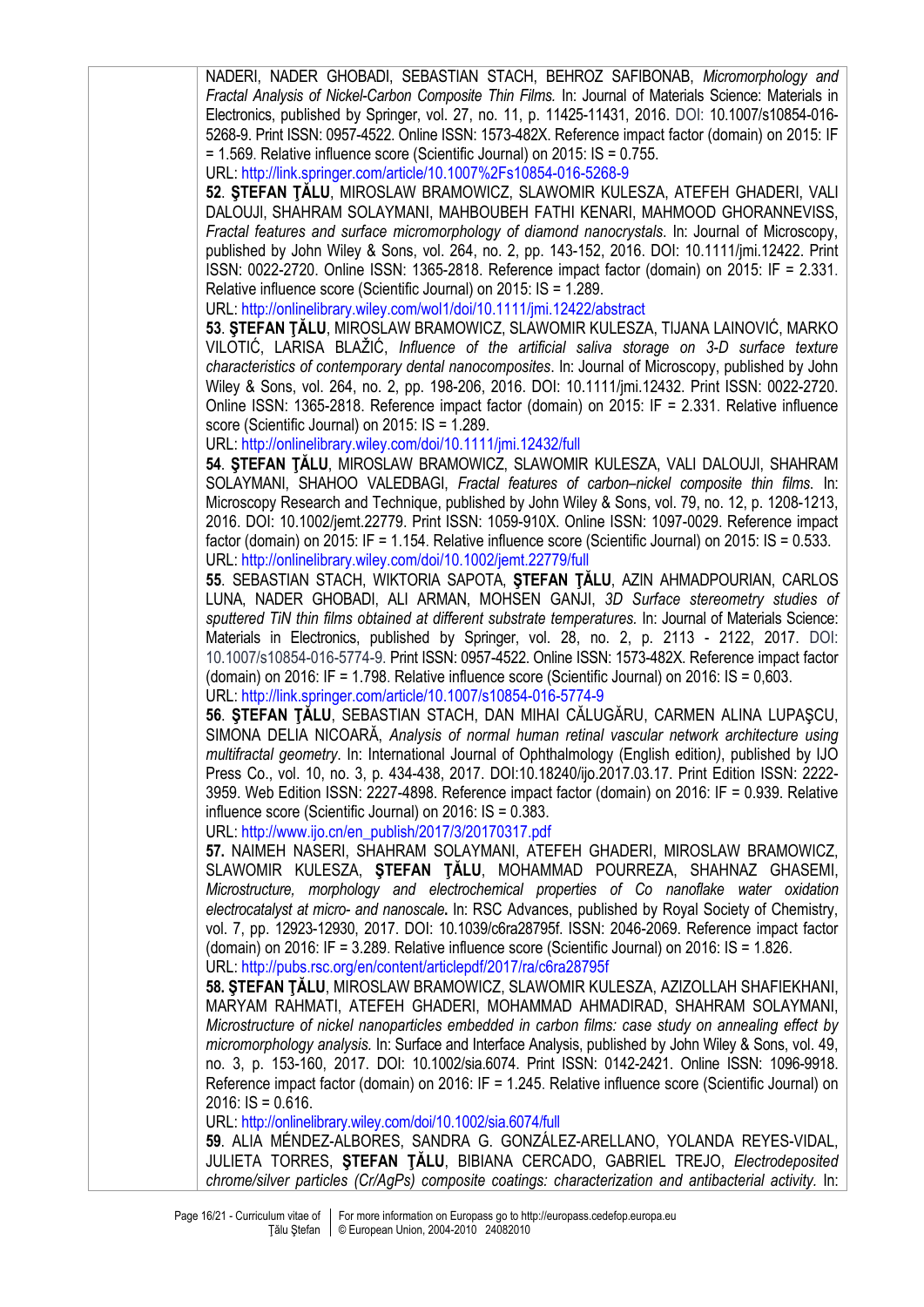Journal of Alloys and Compounds, published by Elsevier, vol. 710, p. 302-311, 2017. DOI: 10.1016/j.jallcom.2017.03.226. Print ISSN: 0925-8388. Reference impact factor (domain) on 2016: IF = 3.014. Relative influence score (Scientific Journal) on 2016: IS = 2.607.

URL: http://www.sciencedirect.com/science/article/pii/S0925838817310216

**60.** SEBASTIAN STACH, **ŞTEFAN ŢĂLU**, SILVIA TRABATTONI, SILVIA TAVAZZI, ALICJA GŁUCHACZKA, PATRYCJA SIEK, JOANNA ZAJĄC, STEFANO GIOVANZANA, *Morphological properties of siloxane-hydrogel contact lens surfaces.* In: Current Eye Research, published by Taylor & Francis, vol. 42, no. 4, p. 498-505, 2017. DOI: 10.1080/02713683.2016.1217546. Print ISSN: 0271- 3683, Online ISSN: 1460-2202. Reference impact factor (domain) on 2016: IF = 2.025. Relative influence score (Scientific Journal) on 2016: IS = 0.939.

URL: http://www.tandfonline.com/doi/full/10.1080/02713683.2016.1217546

**61. ŞTEFAN ŢĂLU**, MIROSLAW BRAMOWICZ, SLAWOMIR KULESZA, FRANCESCA PIGNATELLI, MARCO SALERNO, *Surface morphology analysis of composite thin films based on Titanium dioxide nano particles.* In: Acta Physica Polonica A, published by The Institute of Physics of the Polish Academy of Sciences, vol. 131, no. 6, p. 1529-1533, 2017. DOI: 10.12693/APhysPolA.131.1529. PL ISSN 0587-4246 (printed), PL ISSN 1898-794X (electronic). Reference impact factor (domain) on 2016: IF = 0.525. Relative influence score (Scientific Journal) on 2016: IS = 0.284.

URL: http://przyrbwn.icm.edu.pl/APP/PDF/131/a131z6p20.pdf

**62**. **ȘTEFAN ȚĂLU,** RAM PRATAP YADAV, ASHOK KUMAR MITTAL, ALI ARMAN, CARLOS LUNA, AMINE ACHOUR, MOHSEN MARDANI, AZIN AHMADPOURIAN, SIRVAN NADERI, ALI ASGHAR ZAVARIAN, FATEMEH HAFEZI, ALI SAGHI, ALIA MÉNDEZ, GABRIEL TREJO, *Application of Mie Theory and Fractal Models to Determine the Optical and Surface Roughness of Ag-Cu Thin Films.* In: Optical and Quantum Electronics, published by Springer, vol. 49, nr. 256, p. 1-15, 2017. DOI: 10.1007/s11082-017-1079-3. Print ISSN: 0306-8919. Online ISSN: 1572-817X. Reference impact factor (domain) on 2015: IF = 1.290. Relative influence score (Scientific Journal) on 2015: IS = 0.678. URL: https://link.springer.com/article/10.1007/s11082-017-1079-3

**63. ŞTEFAN ŢĂLU**, MIROSLAW BRAMOWICZ, SLAWOMIR KULESZA, ILENIA FIORILLO, STEFANO GIOVANZANA, *Fractal features and surface micromorphology of unworn surfaces of rigid gas permeable contact lenses.* In: Current Eye Research, published by Taylor & Francis, vol. 42, no. 8, p. 1118–1123, 2017. DOI: 10.1080/02713683.2017.1293115. Print ISSN: 0271-3683, Online ISSN: 1460-2202. Reference impact factor (domain) on 2016: IF = 2.025. Relative influence score (Scientific Journal) on 2016: IS = 0.939.

URL: http://www.tandfonline.com/doi/abs/10.1080/02713683.2017.1293115

**64**. **ŞTEFAN ŢĂLU**, MIROSLAW BRAMOWICZ, SLAWOMIR KULESZA, VALI DALOUJI, MANSOURE ILKHANI, ATEFEH GHADERI, SHAHRAM SOLAYMANI, *Influence of annealing process on surface micromorphology of Carbon-Nickel composite thin films.* In: Optical and Quantum Electronics, published by Springer, vol. 49, no. 6, p. 204(1-9), 2017. DOI 10.1007/s11082-017-1040-5. Print ISSN: 0306-8919, Online ISSN: 1572-817X. Reference impact factor (domain) on 2017: IF = 1.055. Relative influence score (Scientific Journal) on 2017: IS = 0,439.

URL: https://link.springer.com/article/10.1007/s11082-017-1040-5

**65**. ALI-REZA GRAYELI-KORPI, CARLOS LUNA, ALI ARMAN, **ŞTEFAN ŢĂLU**, *Influence of the oxygen partial pressure on the growth and optical properties of RF-sputtered anatase TiO2 thin films.*  In: Results in Physics, published by Elsevier, vol. 7, p. 3349-3352, 2017. DOI: 10.1016/j.rinp.2017.08.018. Print Edition ISSN: 2211-3797. Reference impact factor (domain) on 2016: IF = 0.946. Relative influence score (Scientific Journal) on: IS = 0.658.

URL: http://ac.els-cdn.com/S2211379717312020/1-s2.0-S2211379717312020-

main.pdf?\_tid=07c7b57a-98b6-11e7-a5d7-

00000aacb35e&acdnat=1505329504\_a0f6c23dcda535421f2ae575b2013ead

I was a member of the research team, during 2001 - 2017, at: 7 research projects, awarded by national competition and 2 international research projects. I was Project Manager at: two national research projects, awarded by national competition and at 10 national research projects with Romanian economic partners.

#### ▪ **Projects / contracts awarded by international competition**

**1.** International project funded by the European Commission and the Government of Romania, *"Instrument for Structural Policies for Pre-Accession",* ISPA project Cluj-Napoca, 2003. Objective: *"Rehabilitation and extension of water supply and sewerage from Cluj area"*.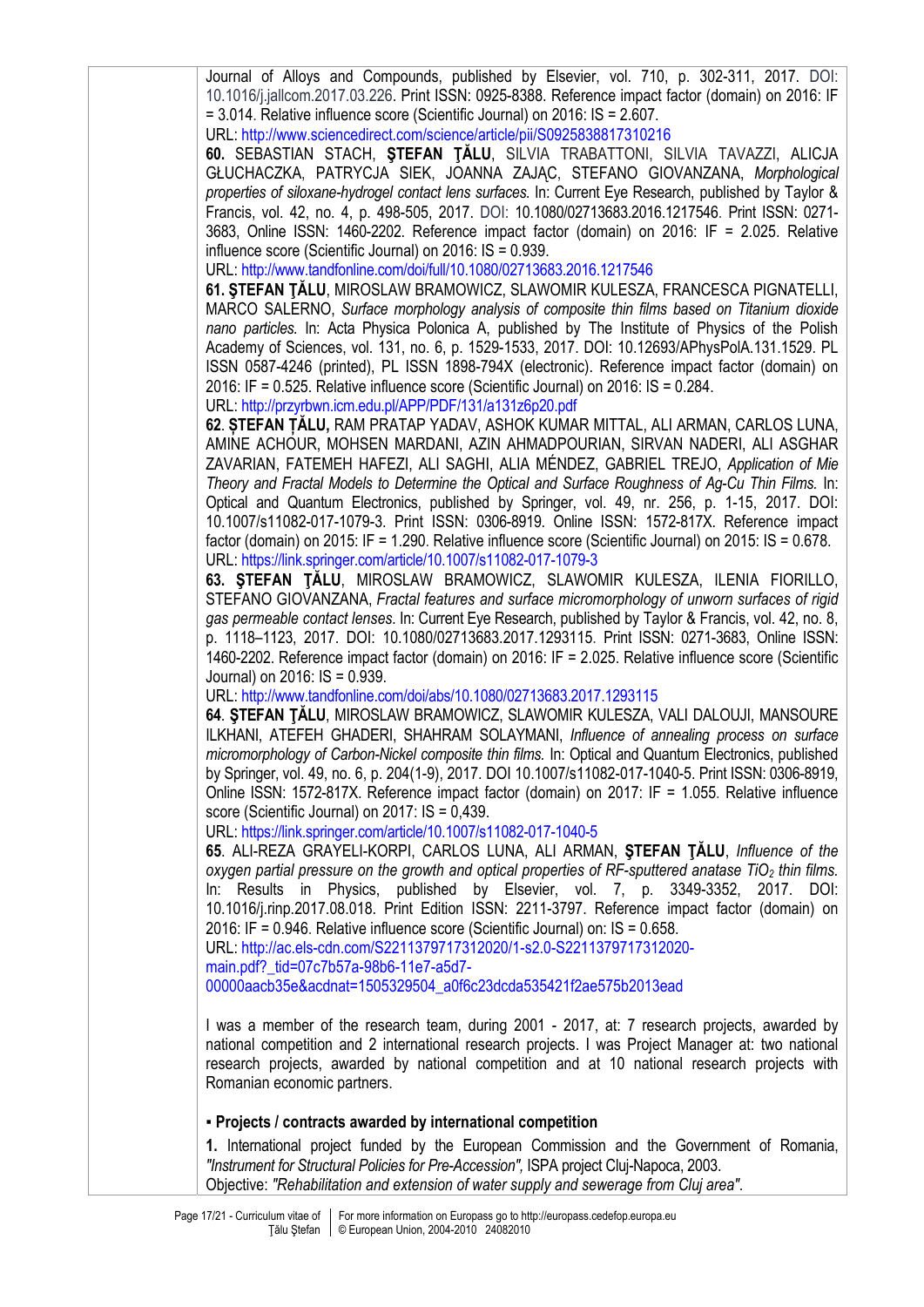Project duration: 19.05.2003 - 31.08.2007. Beneficiary: Somes Water Company S.A. Contractor: SADE Branch Cluj-Napoca. Technical assistance and supervision: DHV Water BV of the DHV Group and Elite Company. Total budget: EUR 34,085,707.

Position in the project: member of the research team, Maintenance Management specialist.

**2.** International Research contract obtained through international competition, no. 3 of 24.03.2006, signed by the University of Craiova, Romania and the TETŐ-MIX KFT company, Hungary, Budapest. Contract theme "*Modelling and simulation of thermo-elastoplasto-hydrodynamic phenomena in microzones of contact-piece tool in the process of cold rolling thread*".

Project duration: 24.03.2006 - 30.08.2006. Contract manager: Senior lecturer eng. Mihai Ţălu, Ph.D, from the University of Craiova, Faculty of Mechanical Engineering. Total budget: EUR 700.

#### ▪ **Grants obtained through national competitions**

**1**. Competition based grant - Grant no. GR 7067/2001, signed by M.E.C. and U.T. Cluj Napoca. Theme B6: "Research on the design and execution of rolls with an attack cone for the cold rolling of threads". Phase 1: 2001: "*Research on optimal design and manufacturing technology of rolls with an attack cone for rolling with axial advance of long threaded rods*". Period: 10.10.2001 - 15.12.2001. Total budget: 35.3 million ROL. http://www.utcluj.ro/facultatea\_de\_mecanica/ research.php. The position in the grant: Grant director.

**2**. Competition based grant - AT Grant no. 34970/2001, CNCSIS Code 210, signed by M.E.C. and U.T.Cluj Napoca. Theme 14: "Research on mechatronic systems with applications in rehabilitation engineering". Phase 1: 2001. "*Research on the analysis of mechatronic systems with applications in rehabilitation engineering. Criteria of optimization*". Grant Director: Assoc. Prof. Eng. Silviu Dan Mândru PhD. Period: 10.02.2001 – 15.12.2001. Total budget: RON 70,000,000. Position in grant: member of the research team, CAD specialist.

**3**. Competition based grant - Grant GR 7067/2001, signed by M.E.C and U.T.Cluj Napoca. Theme B2: "Research on the analysis and synthesis of the basic functions of mechatronic systems". Phase 1: 2001. "*Studies on structural, construction, and functional analysis of mechatronic systems*". Grant Director: Prof. Eng. Vistrian Mătieş, PhD. Period: 10.02.2001 – 15.12.2001. Total budget: ROL 100,000,000. Position in the grant: member of the research team, CAD specialist.

**4**. Competition based grant - AT Grant no. 34970/2001, CNCSIS Code 210, signed by M.E.C. and U.T.Cluj Napoca. Theme 14: "Research on mechatronic systems with applications in rehabilitation engineering". Phase 2: 2002. "Constructive and functional optimization of several mechatronic systems with applications in rehabilitation engineering". Grant Director: Assoc. Prof. Eng. Silviu Dan Mândru, PhD. Period: 10.01.2002 – 15.12.2002. Total budget: ROL 120,000,000. Position in the grant: member of the research team, CAD specialist.

**5.** Competition based grant - Grant A 26/2004, CNCSIS Code 1051, signed by M.E.C. and U.T.Cluj-Napoca. Theme: "Research on robotic systems for people with disabilities". Phase 1: 2004. "*Research on the analysis of robotic systems with applications in rehabilitation*". Grant Director: Assoc. Prof. Eng. Silviu Dan Mândru, PhD. Period: 10.01.2004 – 15.12.2004. Total budget: ROL 120,000,000. Position in the grant: research team member, CAD specialist.

**6.** Competition based grant - no. 34702/2005, CNCSIS Code 1051, signed by M.E.C. and U.T.Cluj-Napoca. Theme A 31: "Research on robotic systems for people with disabilities". Phase 2: 2005. "*Design, implementation, and testing of a robotic system to recover joint mobility and the ability to control movements in the human upper limb*." Grant Director: Prof. Eng. Silviu Dan Mândru, PhD. Period: 10.01.2005 – 15.12.2005. Total budget: RON 8.000. Position in the grant: research team member, CAD specialist.

**7.** Competition based grant – no. 2783/23.05.2006, signed by M.E.C. and U.T.Cluj Napoca. Theme A 8: "*Research on the development of an interactive system for learning Braille alphabet and sign language*". Phase 1: 2006. Grant Director: Prof. Eng. Silviu Dan Mândru, PhD. Period: 23.05.2006 - 15.12.2006. Total Budget: RON 19,000. Position in the grant: research team member, CAD specialist.

**8.** Competition based grant - Exploratory Research Project - PN-II-ID-PCE-2007-1 Code: ID\_1107/ 2007, Contract no. 440/1/10/2007, signed by M.E.C.T. (CNCSIS, UEFISCSU) and U.T.Cluj-Napoca. Subject: "Developing a database with representations of complex surfaces and objects using engineering graphics. Applications in art and technology". Grant Director: Assoc. Prof. Eng. Stefan Ţălu, PhD. Period: 3.10.2007 – 1.10.2009. Total budget: ROL 165.450. http://utcluj.wgz.ro/. Position in the grant: Grant director.

**9**. Competition based grant - Exploratory Research Project - PN-II-ID-PCE-2007-1 Code: ID\_459 /2007, signed by M.E.C.T. (CNCSIS, UEFISCSU) and UMF "Iuliu-Haţieganu" Cluj-Napoca. Subject: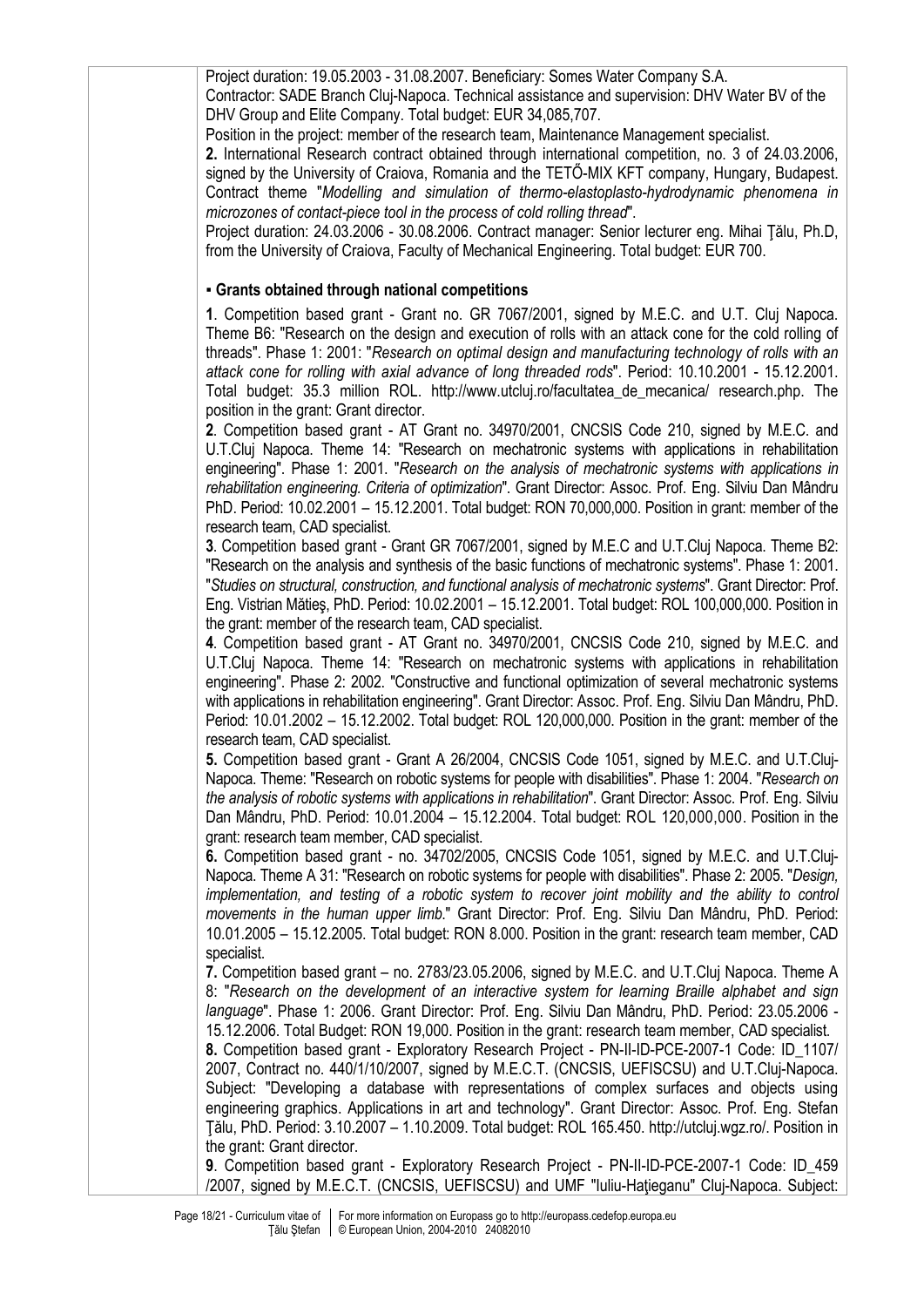"Clinical and experimental research on vitreo-retinal surgery. Vitreo-retinal biomechanics with applications in the design of visual prosthesis". Grant Director: Senior lecturer MD. Simona-Delia Ţălu, PhD, UMF "Iuliu-Hatieganu" Cluj-Napoca. Period: 3.10.2007 - 1.10.2010. Total budget: RON 270,000. Position in the grant: research team member, CAD specialist.

### ▪ **Other contracts**

**1.** Research contract no. 19/08.02.2005, "*Vapor pressure steaming technology of beech, walnut and other semi-finished wooden materials for Type PA 20 SIC Steamer FIARD SRL*", signed by U.T.Cluj-Napoca and the FIARD SRL Complex Industrial Society, with headquarters in Luna de Sus, com Floreşti, at no. 11, Întreprinzătorilor Street, post code 3442, Cluj county, Romania. Period: 08.02.2005 - 10.03.2005. Total budget: ROL 6,000,000. http://www.utcluj.ro/facultatea\_de\_ mecanica/cercetare.php. Position in the contract: Contract manager.

**2.** Research contract no. 165/26.04.2012, "*Theoretical and experimental research on the development of special lighting systems*", signed by U.T.Cluj-Napoca and S.C. NIVEL CONSTRUCT S.R.L., located at apt. 2, no. 1, Gruia Street, post code 400171, Cluj-Napoca, Cluj county. Period: 26.04.2012 - 31.08.2012. Total budget: RON 5,280. Position in the contract: Contract manager.

**3**. Research contract no. 185/08.29.2012, "*Research with the finite element method on the analysis of water vapor diffusion in building elements of brick block type* ", signed by U.T.Cluj-Napoca and S.C. TIPLEXIM S.R.L., located at Ap. 6, Sc.1, Bl. A13, Calea Severin str., post code 200215, Craiova, Dolj county. Period: 29.08.2012 - 31.11.2012. Total budget: RON 3,960. Position in the contract: Contract manager.

**4.** Research contract no. 217/14.12.2012, "*CAD analysis of several constructive variants of special lighting systems*", signed by U.T.Cluj-Napoca and S.C. NIVEL CONSTRUCT S.R.L., located at apt. 2, no. 1, Gruia Street, post code 400171, Cluj-Napoca, Cluj county. Period: 01.12.2012 - 31.12.2012. Total budget: RON 1,320. Position in the contract: Contract manager.

**5.** Research contract no. 6/21.01.2013, "*Methods of modelling and performance indicators for special lighting systems*", signed by U.T.Cluj-Napoca and S.C. NIVEL CONSTRUCT S.R.L., located at apt. 2, no. 1, Gruia Street, post code 400171, Cluj-Napoca, Cluj county. Period: 01.01.2013 - 31.01.2013. Total budget: RON 1,320. Position in the contract: Contract manager.

**6**. Research contract no. 16/22.02.2013, "*Research on constructive changes of special indoor luminaires for industrial halls*", signed by U.T.Cluj-Napoca and S.C. NIVEL CONSTRUCT S.R.L., located at apt. 2, no. 1, Gruia Street, post code 400171, Cluj-Napoca, Cluj county. Period: 01.02.2013 - 28.02.2013. Total budget: RON 1,400. Position in the contract: Contract manager.

**7.** Research contract no. 24/20.03.2013, "*Constructive and functional optimization of several components of special indoor luminaires for industrial halls*", signed by U.T.Cluj-Napoca and S.C. NIVEL CONSTRUCT S.R.L., located at apt. 2, no. 1, Gruia Street, post code 400171, Cluj-Napoca, Cluj county. Period: 01.03.2013 - 31.03.2013. Total budget: RON 1,400. Position in the contract: Contract manager.

**8.** Research contract no. 36/22.04.2013, "*Application of the finite element method in designing of indoor luminaires for industrial halls*", signed by U.T.Cluj-Napoca and S.C. NIVEL CONSTRUCT S.R.L., located at apt. 2, no. 1, Gruia Street, post code 400171, Cluj-Napoca, Cluj county. Period: 01.04.2013 - 31.07.2013. Total budget: RON 5,600. Position in the contract: Contract manager.

**9.** Research contract no. 57/09.07.2013, "*The utilisation of rapid prototyping manufacturing technology to modernize the special indoor luminaires for industrial halls*", signed by U.T.Cluj-Napoca and S.C. NIVEL CONSTRUCT S.R.L., located at apt. 2, no. 1, Gruia Street, post code 400171, Cluj-Napoca, Cluj county. Period: 01.09.2013 - 31.12.2013. Total budget: RON 5,600. Position in the contract: Contract manager.

**10.** Research contract no. 2/10.01.2014, "*Designing and modernization of special indoor luminaires for industrial halls. Types and variants. Special technical conditions. Installation, testing, maintenance and operation*", signed by U.T.Cluj-Napoca and S.C. NIVEL CONSTRUCT S.R.L., located at apt. 2, no. 1, Gruia Street, post code 400171, Cluj-Napoca, Cluj county. Period: 01.01.2014 - 31.12.2014. Total budget: RON 16,800. Position in the contract: Contract manager.

**11.** Research contract no. 1/08.01.2015, "*Traductoare de nivel. Comutatoare de nivel. Traductoare analitice. Traductoare de scurgere. Traductoare de temperatură. Senzori. Accesorii (Comutator multifunctional UNICONT PKK; Temporizator NITIME; Sursa de alimentare NIPOWER). Types and variants. Special technical conditions. Installation, testing, maintenance and operation.*", signed by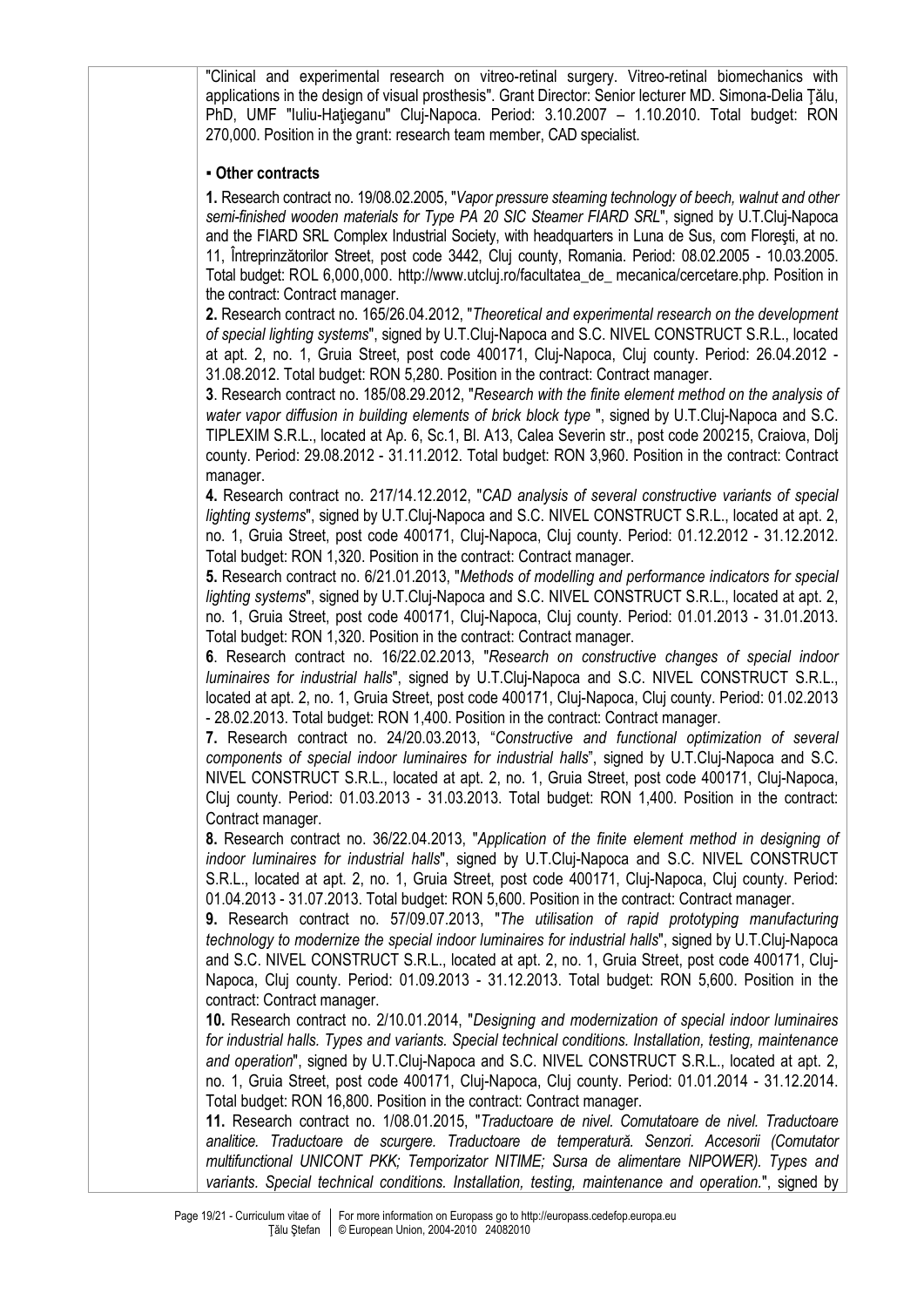U.T.Cluj-Napoca and S.C. NIVEL CONSTRUCT S.R.L., located at apt. 2, no. 1, Gruia Street, post code 400171, Cluj-Napoca, Cluj county. Period: 01.01.2015 - 31.12.2015. Total budget: RON 18,700. Position in the contract: Contract manager.

**12.** Addendum no. 1 of 12.09.2015 for extension for a period of 2 (two) years for Research contract no. 1 of 08/01/2015, "*Level transmitters. Level switches. Analytical transmitters. Float transmitters. Temperature transmitters. Sensors. Accesories (Multifunctional current controlled switch module UNICONT PKK; Time relay modules NITIME; Power supply NIPOWER). Types and variants. Special technical conditions. Installation, testing, maintenance and operation.*", signed by U.T.Cluj-Napoca and S.C. NIVEL CONSTRUCT S.R.L., located at apt. 2, no. 1, Gruia Street, post code 400171, Cluj-Napoca, Cluj county. Period: 01.01.2015 - 31.12.2015. Total budget: RON 47,280. Position in the contract: Contract manager.

# ▪ **OTHER REPRESENTATIVE ACTIVITIES:**

# ▪ **Editorial board member of:**

1) *American Journal of Biomedical Science and Engineering*, USA,

http://www.aascit.org/journal/editorial?journalId=893.

2) *Advances in Environmental Sciences - International Journal of the Bioflux Society (Short title: AES Bioflux),* Online ISSN 2065-7647, Printed ISSN 2066-7620. http://www.aes.bioflux.com.ro/

3) *Journal of Civil and Architectural Engineering, USA.* http://crescopublications.org/journals/jcae.php.

# ▪ **Scientific Reviewer of**:

1) *Extreme Life, Biospeology & Astrobiology - International Journal of the Bioflux Society (Short title:*  ELBA Bioflux*),* ISSN 2067-6360 (online). http://www.elba.bioflux.com.ro/ 2) *Mathematics and Computers in Simulation,* ISSN: 0378-4754. http://www.journals.elsevier.com/ mathematics-and-computers-in-simulation/. 3) *Materials Research Innovations*, Print ISSN: 1432-8917, Online ISSN: 1433-075X. http://www.maneyonline.com/loi/mri. 4) *Journal of Biomedical Materials Research Part B - Applied Biomaterials*, Online ISSN: 1552-4981. http://onlinelibrary.wiley.com/journal/10.1002/(ISSN)1552-4981. 5) *Acta Polytechnica Hungarica*, ISSN 1785-8860. http://uni-obuda.hu/journal/. 6) *Journal of Oil, Gas and Coal Engineering (JOGCE),* ISSN: 0767-0974. http://premierpublishers.org/jogce. 7) *Issues in Scientific Research*, ISSN:2408-7513. http://www.journalissues.org/ISR/. 8) *Applied Physics A: Materials Science & Processing*, ISSN: 0947-8396 (print version), ISSN: 1432- 0630 (electronic version). http://www.springer.com/materials/journal/339. 9) *Journal of Materials Science: Materials in Electronics*, ISSN: 0957-4522 (print version), ISSN: 1573- 482X (electronic version). http://www.springer.com/materials/optical+%26+electronic+materials/journal/10854. 10) *PLOS ONE*, ISSN 1932-6203, http://pone.edmgr.com/. 11) *Journal of Applied Polymer Science*, Online ISSN: 1097-4628. http://onlinelibrary.wiley.com/journal/10.1002/(ISSN)1097-4628/. 12) *Journal of Crystal Growth,* ISSN: 0022-0248. http://www.journals.elsevier.com/journal-of-crystalgrowth/. 13) *International Journal of Science and Technology Education Research*, ISSN: 2141-6559. http://www.academicjournals.org/journal/IJSTER. 14) *The Open Civil Engineering Journal*, ISSN: 1874-1495. http://benthamopen.com/TOCIEJ/home/. 15) *Sky Journal of Biochemistry Research*, ISSN 2315-8786. http://www.skyjournals.org/SJBR. 16) *Materials Research Bulletin*, ISSN: 0025-5408. http://www.journals.elsevier.com/materialsresearch-bulletin/. 27) *Research on Chemical Intermediates*, ISSN: 0922-6168 (Print) 1568-5675 (Online). http://link.springer.com/journal/11164. 18) *International Journal of Environmental Science and Toxicology Research (IJESTR)*, ISSN: 2408- 7262. http://internationalinventjournals.org/journals/IJESTR/home.html. 19) *Micron*, ISSN: 0968-4328. http://www.journals.elsevier.com/micron/ 20) *Thin Solid Films*, ISSN: 0040-6090. http://www.journals.elsevier.com/thin-solid-films/. 21) *International Journal of Hydrogen Energy*, ISSN: 0360-3199.

https://www.journals.elsevier.com/international-journal-of-hydrogen-energy/